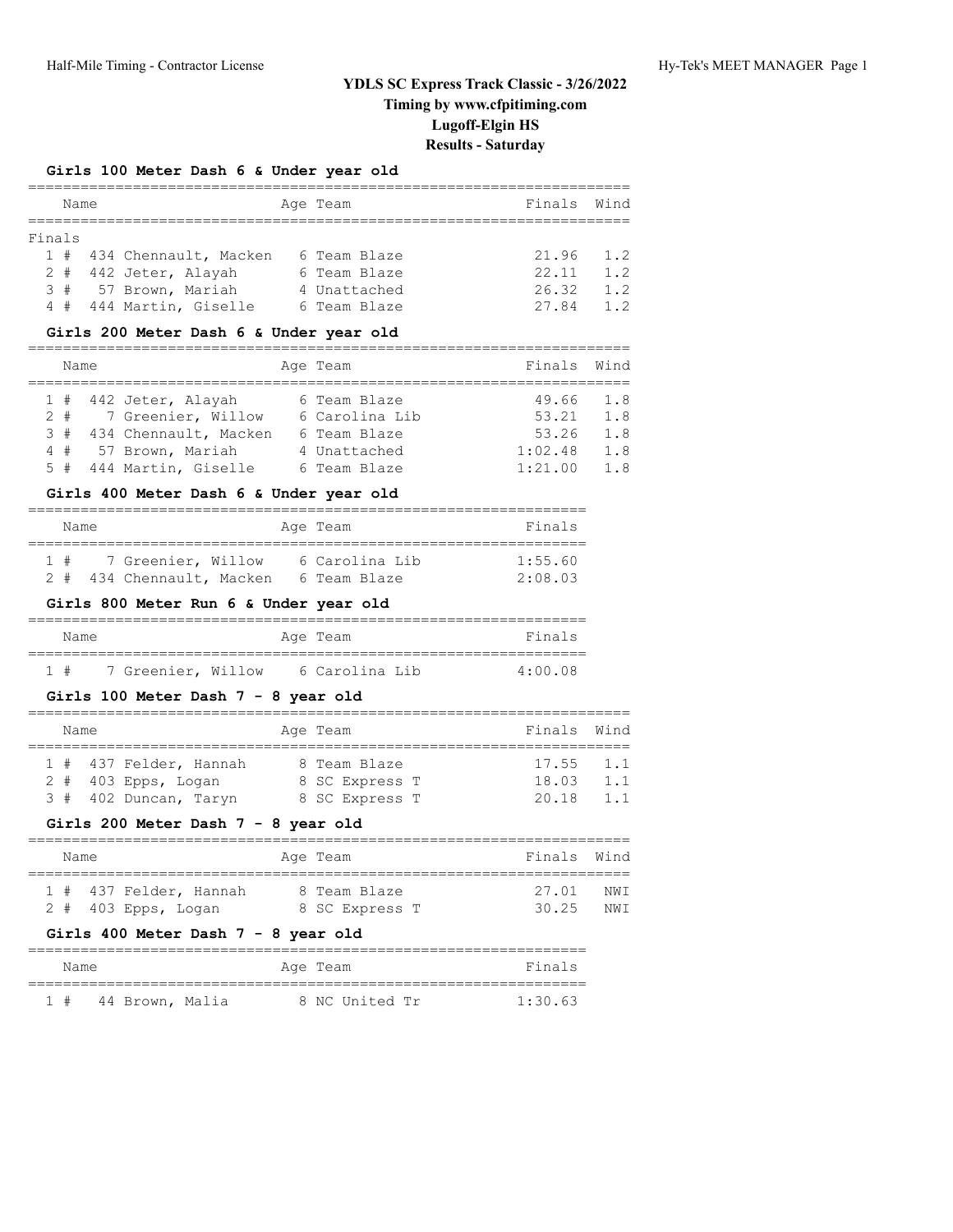# **Girls 800 Meter Run 7 - 8 year old**

| Name |                         | Age Team       | Finals  |
|------|-------------------------|----------------|---------|
| 1#   | 44 Brown, Malia         | 8 NC United Tr | 3:29.93 |
|      | 2 # 445 Mcknight, A'Mia | 8 Team Blaze   | 4:31.30 |

# **Girls Shot Put 7 - 8 year old**

| Name |                   |  | Age Team |                |  | Finals      |       |
|------|-------------------|--|----------|----------------|--|-------------|-------|
| 1#   | 33 Wright, Unique |  |          | 7 High Point B |  | $7 - 06.00$ | 2.28m |

#### **Girls Javelin Throw 7 - 8 year old**

| Name |                         |  | Age Team       | Finals     |       |
|------|-------------------------|--|----------------|------------|-------|
|      | $1$ # 402 Duncan, Taryn |  | 8 SC Express T | $30 - 00$  | 9.14m |
| 2#   | 33 Wright, Unique       |  | 7 High Point B | $18 - 0.5$ | 5.61m |

#### **Girls 100 Meter Dash 9 - 10 year old**

|   | Name  |                     |   | Age Team        | Finals | Wind |
|---|-------|---------------------|---|-----------------|--------|------|
|   | 1#    | 43 Austin, Ariyana  |   | 10 NC United Tr | 14.98  | 0.9  |
|   | $2 +$ | 45 Calvin, Kaylin   |   | 9 NC United Tr  | 15.25  | 0.9  |
|   | 3#    | 432 Bolton, Mariah  |   | 10 Team Blaze   | 16.01  | 0.9  |
|   | 4#    | 451 Smith, Ariana   |   | 9 Team Blaze    | 16.25  | 0.9  |
|   | 5#    | 441 Ingram, Anna    |   | 9 Team Blaze    | 16.76  | 0.9  |
|   | 6#    | 30 Wilson, Serenity |   | 9 High Point B  | 17.91  | 0.9  |
|   | 7#    | 429 Baker, Jade     |   | 9 Team Blaze    | 18.76  | 0.9  |
| 8 | #     | 430 Baker, Jasmine  | 9 | Team Blaze      | 18.94  | n 9  |

#### **Girls 200 Meter Dash 9 - 10 year old**

|        | Name  |    |                     | Age Team        |       | Finals Wind H#                    |
|--------|-------|----|---------------------|-----------------|-------|-----------------------------------|
|        | 1#    |    | 45 Calvin, Kaylin   | 9 NC United Tr  | 31.91 | $2.5 \quad 1$                     |
|        | $2 +$ |    | 1 Connor, Katelynn  | 9 Carolina Lib  | 34.59 | $\overline{\mathbf{3}}$<br>5.1    |
|        | 3#    | 10 | Thomas, Mia         | 10 Carolina Lib | 35.34 | $2.7 \quad 2$                     |
| 4      | #     |    | 451 Smith, Ariana   | 9 Team Blaze    | 35.50 | $\overline{\mathbf{3}}$<br>5.1    |
|        | 5#    |    | 432 Bolton, Mariah  | 10 Team Blaze   | 36.33 | $2.5 \quad 1$                     |
|        | 6 #   |    | 8 Murawski, Allison | 9 Carolina Lib  | 36.70 | $2.5 \quad 1$                     |
|        | 7#    |    | 441 Ingram, Anna    | 9 Team Blaze    | 36.88 | $\overline{2}$<br>2.7             |
| 8      | #     |    | 9 Murawski, Kathryn | 9 Carolina Lib  | 38.01 | $\overline{\phantom{0}}^2$<br>2.7 |
|        | 9#    |    | 6 Greenier, Torey   | 10 Carolina Lib | 38.62 | $\overline{\mathbf{3}}$<br>5.1    |
| 10#    |       |    | 30 Wilson, Serenity | 9 High Point B  | 40.71 | $\overline{\mathbf{3}}$<br>5.1    |
| 11#    |       |    | 430 Baker, Jasmine  | 9 Team Blaze    | 41.62 | $2.5 \quad 1$                     |
| $12 +$ |       |    | 429 Baker, Jade     | 9 Team Blaze    | 43.18 | $\overline{1}$<br>2.5             |
| 13#    |       |    | 3 Droppo, Hayden    | 10 Carolina Lib | 47.14 | -2<br>2.7                         |
| 14 #   |       |    | 5 Greenier, Sloan   | 9 Carolina Lib  | 49.96 | 2<br>2.7                          |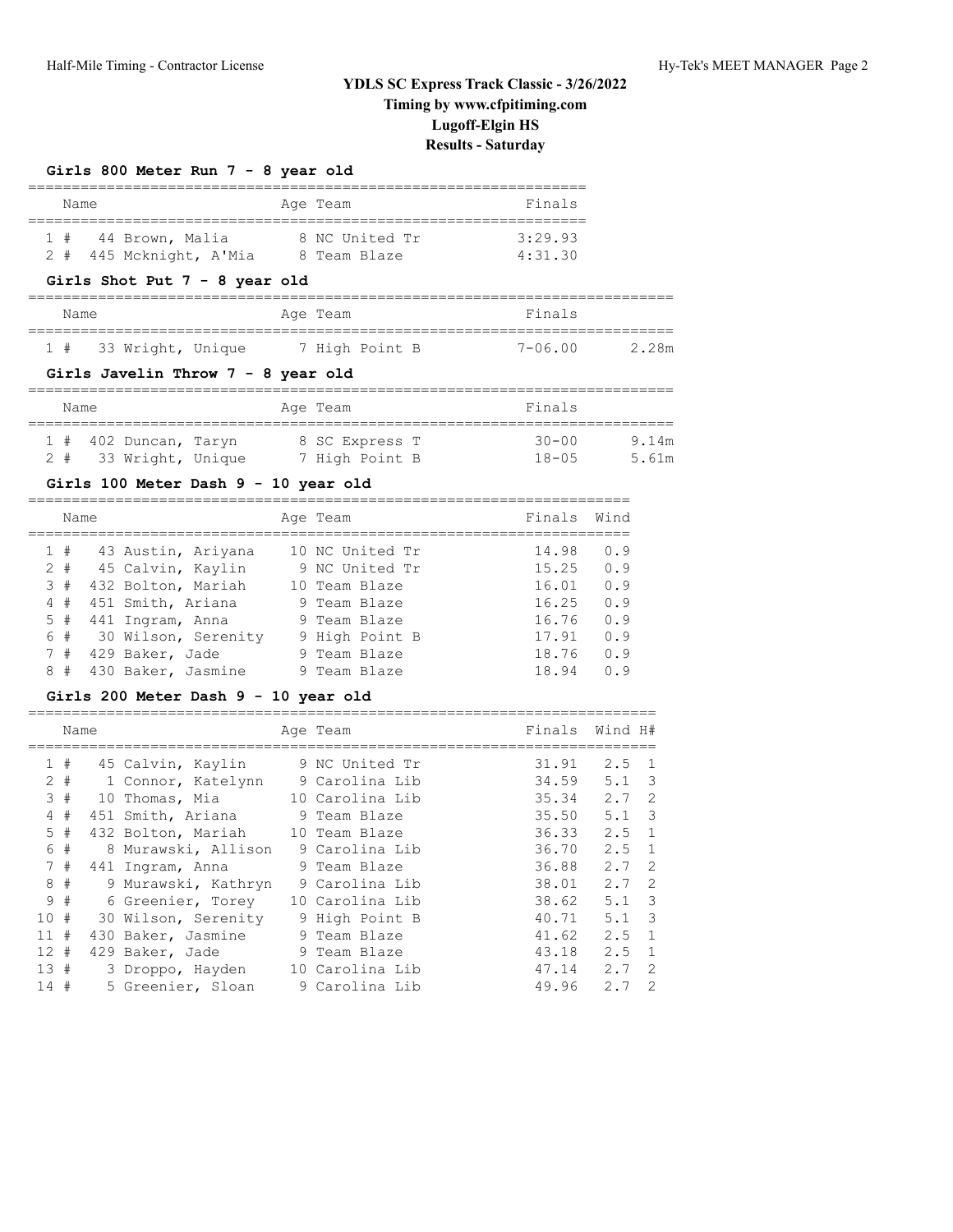# **Girls 400 Meter Dash 9 - 10 year old**

| Name  |                          | Age Team       | Finals  |
|-------|--------------------------|----------------|---------|
|       | 1 # 45 Calvin, Kaylin    | 9 NC United Tr | 1:24.40 |
| $2 +$ | 441 Ingram, Anna         | 9 Team Blaze   | 1:30.24 |
| 3#    | 432 Bolton, Mariah       | 10 Team Blaze  | 1:37.79 |
| 4#    | 431 Bennett, Madison     | 10 Team Blaze  | 1:47.18 |
|       | 5 # 449 Robinson, Meagan | 10 Team Blaze  | 2:12.63 |
|       | 6 # 29 Willis, Caylee    | 9 High Point B | 2:16.37 |

#### **Girls 800 Meter Run 9 - 10 year old**

|       | Name |                     | Age Team        | Finals  |
|-------|------|---------------------|-----------------|---------|
| 1#    |      | 43 Austin, Ariyana  | 10 NC United Tr | 2:56.61 |
| $2 +$ |      | 1 Connor, Katelynn  | 9 Carolina Lib  | 2:59.36 |
| 3#    |      | 10 Thomas, Mia      | 10 Carolina Lib | 3:06.78 |
| 4#    |      | 8 Murawski, Allison | 9 Carolina Lib  | 3:10.54 |
| $5 +$ |      | 9 Murawski, Kathryn | 9 Carolina Lib  | 3:10.69 |
| 6#    |      | 6 Greenier, Torey   | 10 Carolina Lib | 3:19.17 |
|       | 7#   | 5 Greenier, Sloan   | 9 Carolina Lib  | 3:55.40 |
| 8#    |      | 3 Droppo, Hayden    | 10 Carolina Lib | 4:02.68 |

#### **Girls 1500 Meter Run 9 - 10 year old**

| Name  |                     | Age Team        | Finals  |
|-------|---------------------|-----------------|---------|
| 1#    | 1 Connor, Katelynn  | 9 Carolina Lib  | 5:57.54 |
| $2 +$ | 10 Thomas, Mia      | 10 Carolina Lib | 6:32.55 |
| 3#    | 6 Greenier, Torey   | 10 Carolina Lib | 6:33.78 |
| 4#    | 8 Murawski, Allison | 9 Carolina Lib  | 6:35.10 |
| 5#    | 9 Murawski, Kathryn | 9 Carolina Lib  | 6:41.52 |
| 6 #   | 5 Greenier, Sloan   | 9 Carolina Lib  | 7:40.40 |
| 7#    | 3 Droppo, Hayden    | 10 Carolina Lib | 8:17.48 |

#### **Girls Shot Put 9 - 10 year old**

| Name |  |                   | Age Team       | Finals       |       |
|------|--|-------------------|----------------|--------------|-------|
| 1#   |  | 58 Cline, Cheyann | 10 Unattached  | $13 - 03.50$ | 4.05m |
|      |  | 29 Willis, Caylee | 9 High Point B | $13 - 03.50$ | 4.05m |

#### **Girls Javelin Throw 9 - 10 year old**

# ==========================================================================

| Name |                          | Age Team       | Finals    |        |
|------|--------------------------|----------------|-----------|--------|
|      | $1$ # 58 Cline, Cheyann  | 10 Unattached  | $33 - 05$ | 10.18m |
|      | 2 # 431 Bennett, Madison | 10 Team Blaze  | $29 - 08$ | 9.04m  |
|      | 3 # 29 Willis, Caylee    | 9 High Point B | $19 - 09$ | 6.01m  |

# **Girls 1500 Meter Race Walk 9 - 10 year old**

| Name |                   | Age Team      | Finals   |
|------|-------------------|---------------|----------|
|      |                   |               |          |
| 1#   | 58 Cline, Cheyann | 10 Unattached | 14:49.87 |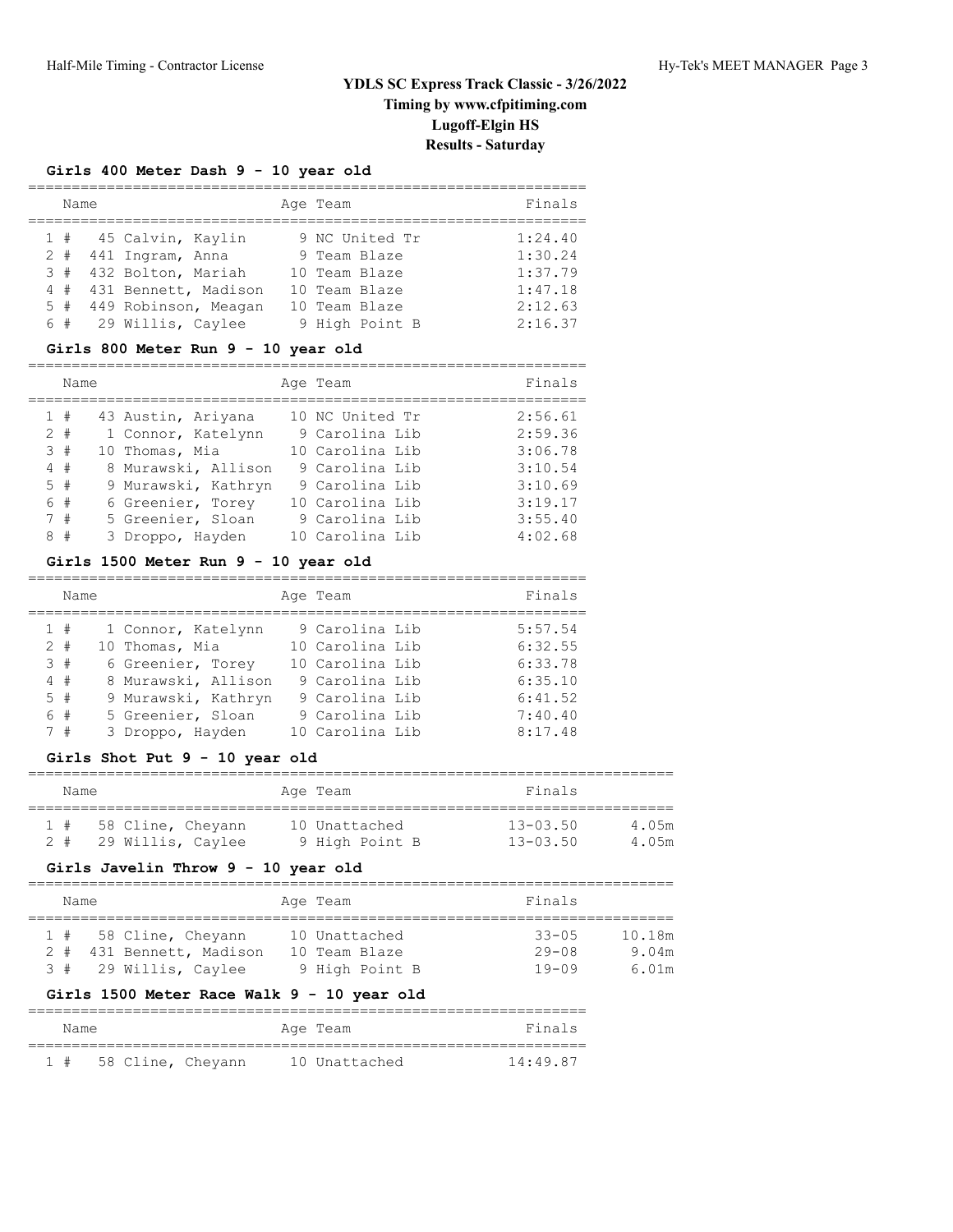===================================================================

# **Girls 100 Meter Dash 11- 12 year old**

|     |       | Name |                     | Age Team        | Finals | Wind H# |                |
|-----|-------|------|---------------------|-----------------|--------|---------|----------------|
|     | #     |      | 61 Davis, Gabrielle | 12 Unattached   | 14.16  | 1.3     | $\overline{2}$ |
|     | $2 +$ |      | 27 Mortimore, Aziya | 12 High Point B | 14.64  | 1.0     | - 1            |
|     | 3#    |      | 435 Dawson, Cailyn  | 11 Team Blaze   | 15.13  | 1.0     | 1              |
|     | 4#    |      | 443 Knowell, Bryley | 11 Team Blaze   | 15.15  | 1.0     | 1              |
|     | 5#    |      | 404 M Erritt, Zoe   | 11 SC Express T | 15.63  | 1.0     | 1              |
|     | 6 #   |      | 453 Thomas, Keyera  | 11 Team Blaze   | 15.71  | 1.0     | 1              |
|     | 7#    |      | 433 Brown, Londyn   | 12 Team Blaze   | 15.90  | 1.0     | 1              |
|     | 8#    |      | 440 Hartwell, Maria | 12 Team Blaze   | 15.97  | 1.0     | - 1            |
|     | 9#    |      | 454 Walker, Janaya  | 11 Team Blaze   | 16.06  | 1.3     | $\overline{2}$ |
| 10# |       |      | 448 Moyer, Taliyah  | 11 Team Blaze   | 16.12  | 1.3     | -2             |
| 11  | #     |      | 452 Smith, Kara     | 11 Team Blaze   | 16.74  | 1.0     |                |
|     |       |      |                     |                 |        |         |                |

# **Girls 200 Meter Dash 11- 12 year old**

|                | Name  |                      | Age Team          | Finals | Wind H#       |                         |
|----------------|-------|----------------------|-------------------|--------|---------------|-------------------------|
|                | 1#    | 61 Davis, Gabrielle  | 12 Unattached     | 29.51  | 3.9           | $\mathbf{1}$            |
|                | $2 +$ | 446 Merling, Genesis | 12 Team Blaze     | 30.23  | $2.7 \quad 3$ |                         |
|                | 3#    | 52 Bell, Princess    | 12 OC Thundercats | 30.37  | 2.7           | $\overline{\mathbf{3}}$ |
| $\overline{4}$ | #     | 27 Mortimore, Aziya  | 12 High Point B   | 31.61  | $2.7 \quad 3$ |                         |
|                | $5$ # | 443 Knowell, Bryley  | 11 Team Blaze     | 33.24  | 3.9           | $\overline{1}$          |
|                | 6 #   | 435 Dawson, Cailyn   | 11 Team Blaze     | 33.33  | $2.2 \quad 2$ |                         |
|                | 7#    | 440 Hartwell, Maria  | 12 Team Blaze     | 34.43  | 3.9           | $\overline{1}$          |
|                | 8#    | 433 Brown, Londyn    | 12 Team Blaze     | 34.87  | 2.2           | $\overline{2}$          |
|                | 9#    | 454 Walker, Janaya   | 11 Team Blaze     | 35.14  | 3.9           | $\overline{1}$          |
| 10#            |       | 452 Smith, Kara      | 11 Team Blaze     | 35.62  | $2.2 \quad 2$ |                         |
| 11#            |       | 448 Moyer, Taliyah   | 11 Team Blaze     | 37.29  | 3.9           | 1                       |
| $12 +$         |       | 2 Connor, Megan      | 11 Carolina Lib   | 39.61  | 2.7           | -3                      |

========================================================================

#### **Girls 400 Meter Dash 11- 12 year old**

|     | Name  |                       | Age Team          | Finals  | H#             |
|-----|-------|-----------------------|-------------------|---------|----------------|
|     | 1#    | 52 Bell, Princess     | 12 OC Thundercats | 1:11.92 | 2              |
|     | $2 +$ | 435 Dawson, Cailyn    | 11 Team Blaze     | 1:12.50 | 2              |
|     | 3#    | 446 Merling, Genesis  | 12 Team Blaze     | 1:13.12 | $\mathbf{1}$   |
|     | 4#    | 405 Robinson, Madison | 12 SC Express T   | 1:18.08 | $\mathbf{1}$   |
|     | 5#    | 448 Moyer, Taliyah    | 11 Team Blaze     | 1:22.89 | 2              |
|     | 6#    | 404 M Erritt, Zoe     | 11 SC Express T   | 1:23.76 | $\mathbf{1}$   |
|     | 7#    | 443 Knowell, Bryley   | 11 Team Blaze     | 1:24.15 | $\overline{2}$ |
|     | 8#    | 454 Walker, Janaya    | 11 Team Blaze     | 1:28.80 | 2              |
|     | 9#    | 433 Brown, Londyn     | 12 Team Blaze     | 1:30.15 | $\mathbf{1}$   |
| 10# |       | 440 Hartwell, Maria   | 12 Team Blaze     | 1:31.95 | $\mathbf{1}$   |

# **Girls 800 Meter Run 11- 12 year old**

|           | Name |                 | Age Team        | Finals  |
|-----------|------|-----------------|-----------------|---------|
|           |      |                 |                 |         |
|           | 1#   | 28 Pope, Ndanu  | 12 High Point B | 2:44.23 |
| $2 +$     |      | 46 Mclean, Zoey | 11 NC United Tr | 3:15.81 |
| $\beta$ # |      | 2 Connor, Megan | 11 Carolina Lib | 3:26.43 |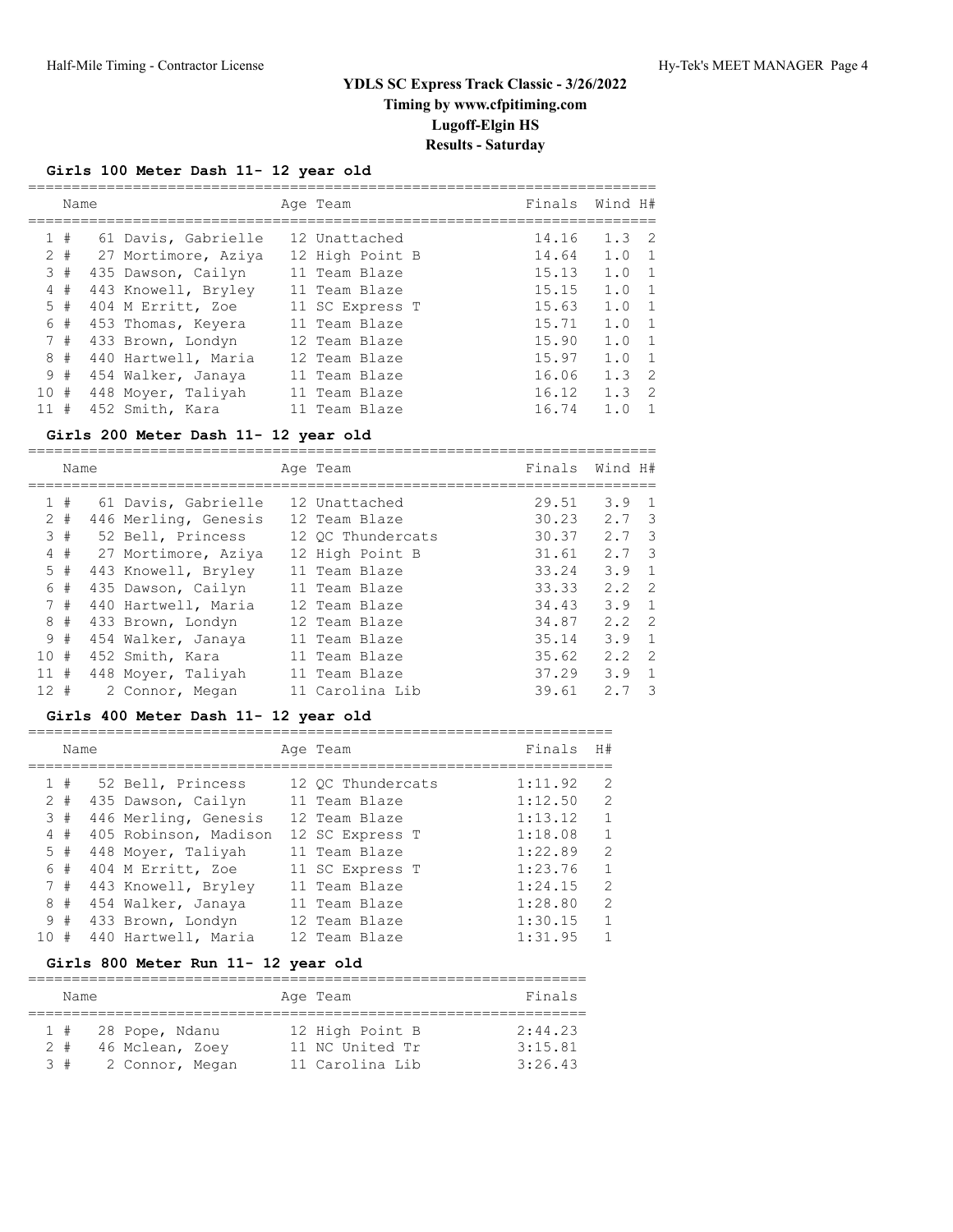# **Girls 1500 Meter Run 11- 12 year old**

| Name |        |  |                     |  | Age Team        | Finals  |  |  |  |  |
|------|--------|--|---------------------|--|-----------------|---------|--|--|--|--|
|      |        |  |                     |  |                 |         |  |  |  |  |
|      | 1#     |  | 28 Pope, Ndanu      |  | 12 High Point B | 5:56.32 |  |  |  |  |
|      |        |  | 2 # 46 Mclean, Zoey |  | 11 NC United Tr | 6:08.51 |  |  |  |  |
| 3#   |        |  | 439 Gross, Taylor   |  | 12 Team Blaze   | 6:36.34 |  |  |  |  |
|      | $4 \#$ |  | 2 Connor, Megan     |  | 11 Carolina Lib | 6:36.64 |  |  |  |  |

#### **Girls 80 Meter Hurdles 11- 12 year old**

| Name |  |                                           |  | Age Team      | Finals Wind |  |  |  |  |  |
|------|--|-------------------------------------------|--|---------------|-------------|--|--|--|--|--|
|      |  |                                           |  |               |             |  |  |  |  |  |
|      |  | $1$ # 436 Eure, Lauren                    |  | 12 Team Blaze | 14.65 1.5   |  |  |  |  |  |
|      |  | 2 # 405 Robinson, Madison 12 SC Express T |  |               | 18.16 1.5   |  |  |  |  |  |
|      |  | 3 # 47 Wilkinson, Evina 11 NC United Tr   |  |               | 19.81 1.5   |  |  |  |  |  |

#### **Girls Shot Put 11- 12 year old**

| Name |  |                                          | Age Team |  |  | Finals |              |       |
|------|--|------------------------------------------|----------|--|--|--------|--------------|-------|
|      |  | 1 # 406 Williams, Saniya 12 SC Express T |          |  |  |        | $28 - 00.00$ | 8.53m |

# **Girls Javelin Throw 11- 12 year old**

| Name |                                           | Age Team        | Finals    |        |
|------|-------------------------------------------|-----------------|-----------|--------|
|      |                                           |                 |           |        |
|      | 1 # 405 Robinson, Madison 12 SC Express T |                 | $41 - 00$ | 12.49m |
|      | 2 # 46 Mclean, Zoev                       | 11 NC United Tr | $33 - 01$ | 10.08m |
|      | 3 # 404 M Erritt, Zoe                     | 11 SC Express T | $29 - 07$ | 9.01m  |
|      | 4 # 47 Wilkinson, Evina                   | 11 NC United Tr | $25 - 08$ | 7.82m  |

# **Girls 1500 Meter Race Walk 11- 12 year old**

| Name  |                         | Age Team        | Finals   |
|-------|-------------------------|-----------------|----------|
|       | $1$ # 439 Gross, Taylor | 12 Team Blaze   | 11:56.14 |
| $2 +$ | 47 Wilkinson, Evina     | 11 NC United Tr | 15:42.30 |

# **Girls 100 Meter Dash 13 -14 year old**

|   | Name  |                       | Age Team        | Finals | Wind |
|---|-------|-----------------------|-----------------|--------|------|
|   | 1#    | 428 Asmond, Paris     | 14 Team Blaze   | 13.47  | 2.3  |
|   | $2 +$ | 63 Penn, Kayla        | 13 Unattached   | 13.55  | 2.3  |
|   | 3#    | 62 Johnson, Tiara     | 13 Unattached   | 13.90  | 2.3  |
|   | 4#    | 31 Wilson, Skye       | 14 High Point B | 14.31  | 2.3  |
|   | 5#    | 401 Berry, Sidra      | 13 SC Express T | 14.54  | 2.3  |
|   | 6#    | 23 Brandon, Zamiah    | 13 High Point B | 14.77  | 2.3  |
|   | 7#    | 24 Burgess, Morgan    | 14 High Point B | 15.12  | 2.3  |
| 8 | #     | 450 Sajouste, Saniyah | 13 Team Blaze   | 15.60  | 2.3  |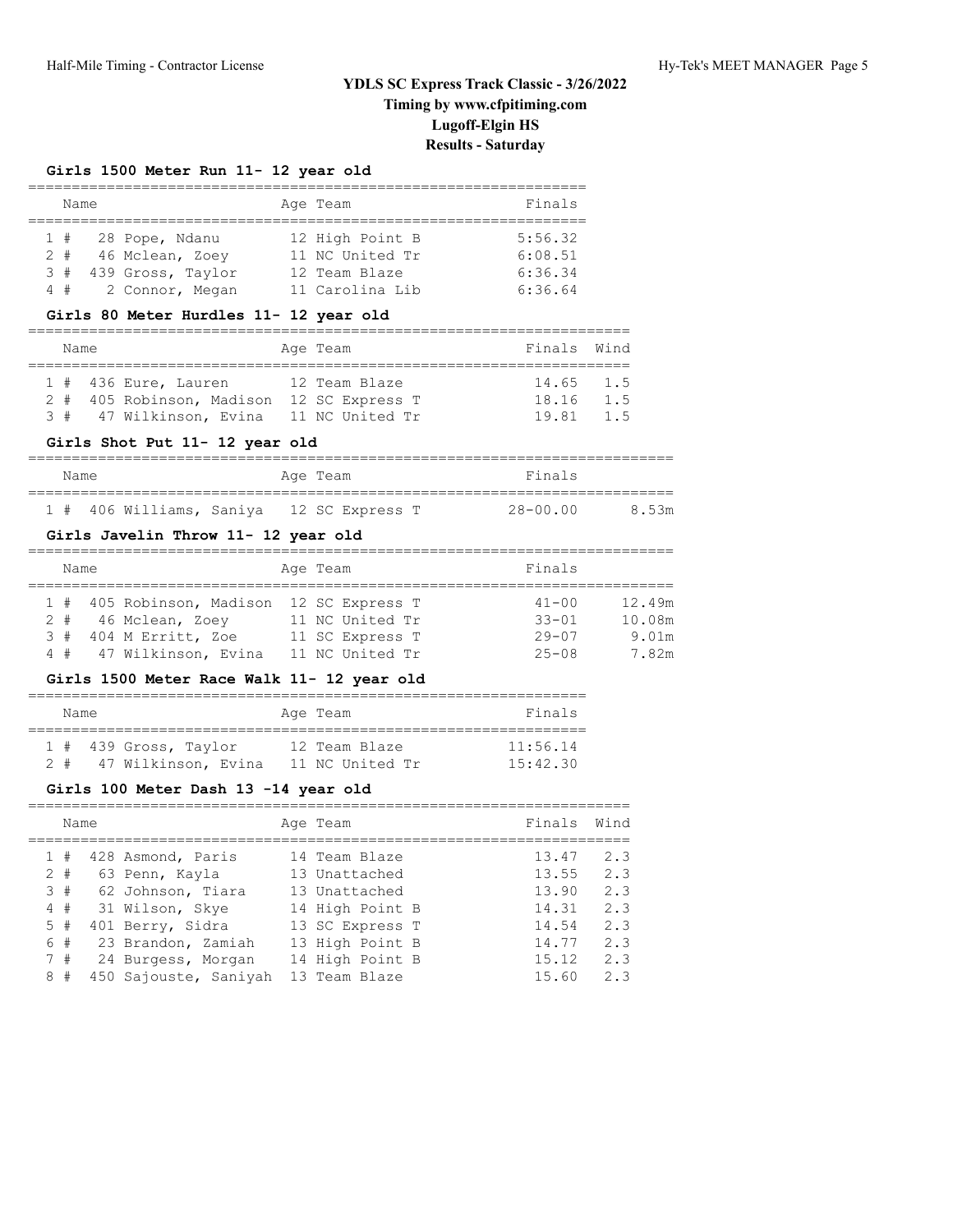# **Girls 200 Meter Dash 13 -14 year old**

|    | Name  |                       | Age Team        | Finals | Wind H#                           |
|----|-------|-----------------------|-----------------|--------|-----------------------------------|
|    | 1#    | 63 Penn, Kayla        | 13 Unattached   | 29.28  | $2.8 \quad 2$                     |
|    | $2 +$ | 62 Johnson, Tiara     | 13 Unattached   | 29.58  | 1.1<br>1                          |
| 3  | #     | 31 Wilson, Skye       | 14 High Point B | 30.61  | 2.8<br>$\overline{2}$             |
| 4  | #     | 23 Brandon, Zamiah    | 13 High Point B | 30.77  | $\overline{2}$<br>2.8             |
| 5  | #     | 447 Moore, Londyn     | 13 Team Blaze   | 30.91  | $\overline{2}$<br>2.8             |
|    | 6 #   | 4 Droppo, Heidi       | 14 Carolina Lib | 32.31  | 1.1<br>1                          |
|    | 7#    | 438 Garway, Romell    | 14 Team Blaze   | 32.81  | 2.8<br>$\overline{2}$             |
|    | 8#    | 24 Burgess, Morgan    | 14 High Point B | 33.03  | 2.8<br>$\overline{\phantom{0}}^2$ |
| 9  | #     | 450 Sajouste, Saniyah | 13 Team Blaze   | 33.31  | 1.1<br>$\overline{1}$             |
| 10 | #     | 32 Wilson, Starr      | 14 High Point B | 33.43  |                                   |
|    |       |                       |                 |        |                                   |

#### **Girls 400 Meter Dash 13 -14 year old**

| Name  |                     | Age Team        | Finals  |
|-------|---------------------|-----------------|---------|
| 1#    | 25 Calhoun, Yolanda | 13 High Point B | 1:01.26 |
| $2 +$ | 62 Johnson, Tiara   | 13 Unattached   | 1:09.27 |
| 3#    | 63 Penn, Kayla      | 13 Unattached   | 1:11.77 |
| 4#    | 447 Moore, Londyn   | 13 Team Blaze   | 1:17.43 |
| 5#    | 32 Wilson, Starr    | 14 High Point B | 1:23.58 |
| 6#    | 438 Garway, Romell  | 14 Team Blaze   | 1:31.37 |

#### **Girls 800 Meter Run 13 -14 year old**

| Name             |                     | Age Team        | Finals  |
|------------------|---------------------|-----------------|---------|
|                  |                     |                 |         |
| 1#               | 25 Calhoun, Yolanda | 13 High Point B | 2:36.59 |
| 2 #              | 4 Droppo, Heidi     | 14 Carolina Lib | 2:55.48 |
| $\overline{3}$ # | 63 Penn, Kayla      | 13 Unattached   | 2:58.33 |

#### **Girls 1500 Meter Run 13 -14 year old**

| Name |                 |  | Age Team        | Finals  |
|------|-----------------|--|-----------------|---------|
| 1#   | 4 Droppo, Heidi |  | 14 Carolina Lib | 6:03.28 |

#### **Girls 100 Meter Hurdles 13 -14 year old**

| Name |                      | Age Team |                 | Finals Wind |  |
|------|----------------------|----------|-----------------|-------------|--|
|      |                      |          |                 |             |  |
|      | 1 # 401 Berry, Sidra |          | 13 SC Express T | 24.42 2.5   |  |

# **Girls 200 Meter Hurdles 13 -14 year old**

| Name |                      | Age Team |                 |  | Finals Wind |  |
|------|----------------------|----------|-----------------|--|-------------|--|
|      | 1 # 401 Berry, Sidra |          | 13 SC Express T |  | $33.99$ 0.9 |  |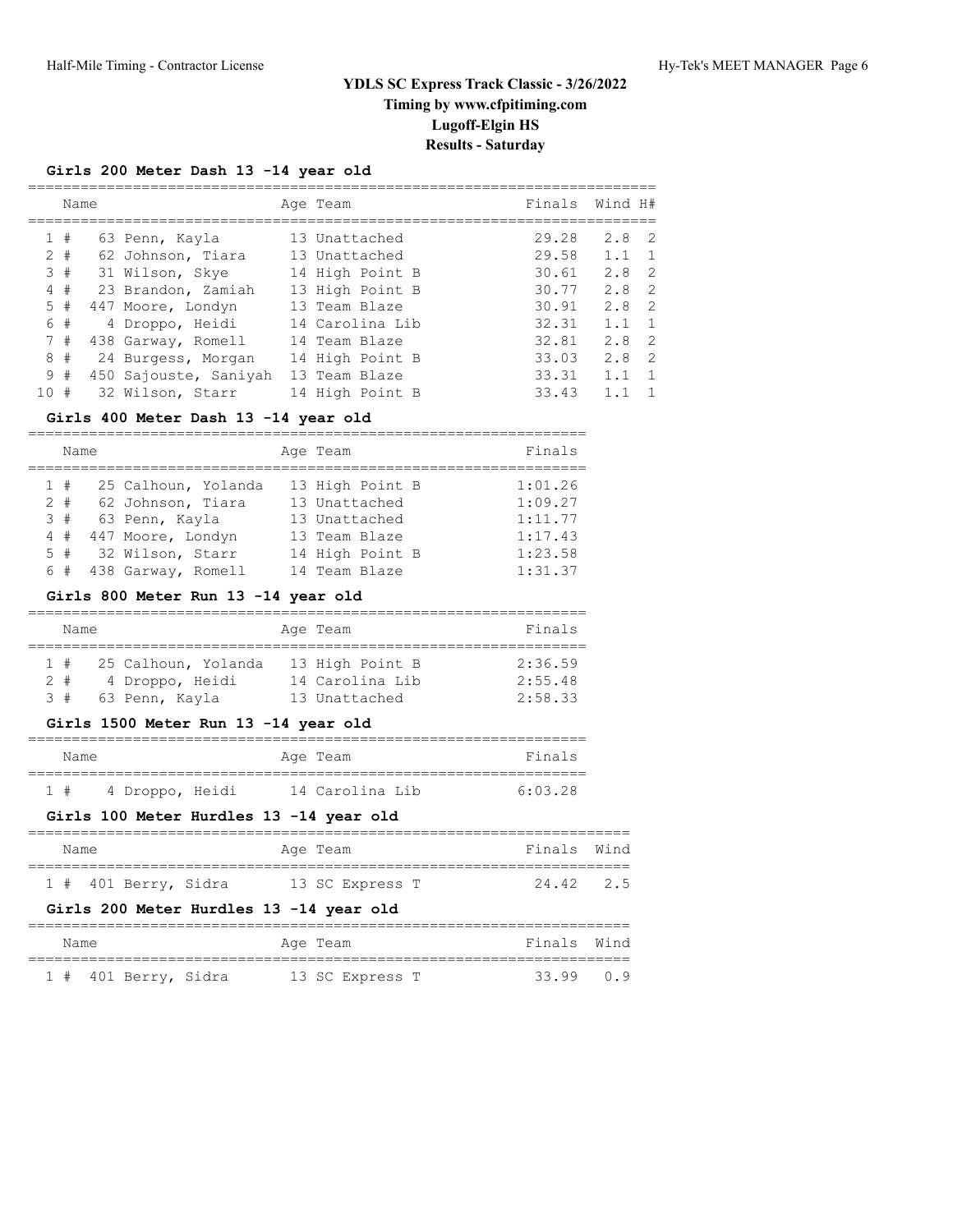# **Girls Shot Put 13 -14 year old**

| Name                                                                                                                       | Age Team                       | Finals                       |                |
|----------------------------------------------------------------------------------------------------------------------------|--------------------------------|------------------------------|----------------|
| 24 Burgess, Morgan 14 High Point B<br>1#<br>2#<br>32 Wilson, Starr 14 High Point B<br>Girls 100 Meter Dash 15 -16 year old |                                | $25 - 04.00$<br>$23 - 00.00$ | 7.72m<br>7.01m |
| Name                                                                                                                       | Age Team                       | Finals Wind                  |                |
| 1 # 54 Martin-Maybin, Ja 16 QuickFire<br>26 Johnson, Sereniti 15 High Point B<br>2#                                        |                                | 13.12<br>13.56               | NWI<br>NWI     |
| Girls 200 Meter Dash 15 -16 year old                                                                                       |                                |                              |                |
| Name                                                                                                                       | Age Team                       | Finals                       | Wind           |
| 54 Martin-Maybin, Ja 16 QuickFire<br>1#<br>$2 +$<br>26 Johnson, Sereniti 15 High Point B                                   |                                | 27.74<br>27.76               | 0.9<br>0.9     |
| Girls 800 Meter Run 15 -16 year old                                                                                        |                                |                              |                |
| Name                                                                                                                       | Age Team                       | Finals                       |                |
| 59 Cline, Kaylynn 15 Unattached<br>1#                                                                                      |                                | 3:07.61                      |                |
| Girls 1500 Meter Run 15 -16 year old                                                                                       |                                |                              |                |
| Name                                                                                                                       | Age Team                       | Finals                       |                |
| 1 # 59 Cline, Kaylynn                                                                                                      | 15 Unattached 6:22.33          |                              |                |
| Girls Shot Put 15 -16 year old                                                                                             |                                |                              |                |
| Name                                                                                                                       | Age Team                       | Finals                       |                |
| 1 # 59 Cline, Kaylynn 15 Unattached                                                                                        |                                | $22 - 09.00$                 | 6.93m          |
| Girls 200 Meter Dash 17- 18 year old                                                                                       |                                |                              |                |
| Name                                                                                                                       | Age Team                       | Finals                       | Wind           |
| 1 # 60 Cooper, Ava 17 Unattached                                                                                           |                                | 29.24                        | NWI            |
| Boys 100 Meter Dash 6 & Under year old                                                                                     |                                |                              |                |
| Name                                                                                                                       | Age Team                       | Finals Wind                  |                |
| 1 # 477 Mcmoore, Jestic<br>19 Schofield, Noah<br>$2 +$                                                                     | 6 Team Blaze<br>6 Carolina Lib | 21.11<br>22.00               | 1.7<br>1.7     |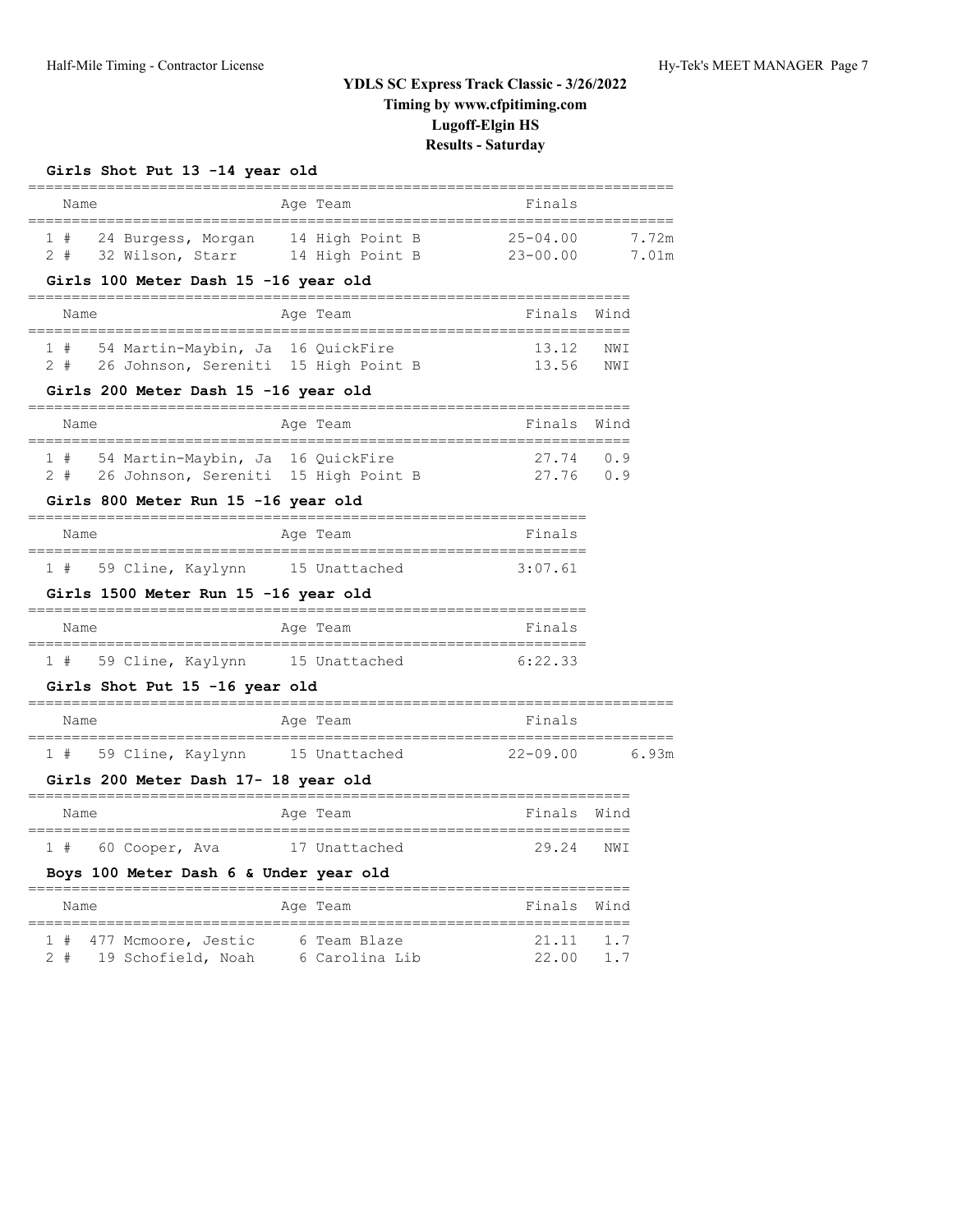# **Boys 200 Meter Dash 6 & Under year old**

|  | Name |                         | Age Team       | Finals Wind |  |
|--|------|-------------------------|----------------|-------------|--|
|  |      |                         |                |             |  |
|  |      | 1 # 477 Mcmoore, Jestic | 6 Team Blaze   | $45.16$ 3.4 |  |
|  |      | 2 # 19 Schofield, Noah  | 6 Carolina Lib | 55.95 3.4   |  |

# **Boys 400 Meter Dash 6 & Under year old**

| Name |                         |  | Age Team |              | Finals  |  |
|------|-------------------------|--|----------|--------------|---------|--|
|      |                         |  |          |              |         |  |
|      | 1 # 477 Mcmoore, Jestic |  |          | 6 Team Blaze | 1:47.94 |  |

#### **Boys 800 Meter Run 6 & Under year old**

| Name   |                    |  | Age Team       | Finals  |
|--------|--------------------|--|----------------|---------|
| $1 \#$ | 19 Schofield, Noah |  | 6 Carolina Lib | 4:34.78 |

# **Boys 100 Meter Dash 7 - 8 year old**

|              | Name  |                       | Age Team       | Finals | Wind H#       |                |
|--------------|-------|-----------------------|----------------|--------|---------------|----------------|
| $\mathbf{1}$ | #     | 461 Boykin, Kaden     | 8 Team Blaze   | 15.87  | 2.0           | $\overline{1}$ |
|              | $2 +$ | 457 Belton, Christoph | 8 Team Blaze   | 16.80  | $1.5 \quad 2$ |                |
|              | 3#    | 463 Delee, Richard    | 8 Team Blaze   | 16.97  | 1.5           | $\overline{2}$ |
| 4            | #     | 467 Gregory, Ayden    | 7 Team Blaze   | 17.29  | 2.0           | 1              |
|              | 5#    | 494 Wright, Gregory X | 7 Team Blaze   | 17.32  | $1.5 \quad 2$ |                |
|              | 6 #   | 474 Knowell Jr, Bryan | 8 Team Blaze   | 18.16  | 2.0           | $\overline{1}$ |
|              | 7#    | 475 Lewis, Jamari     | 7 Team Blaze   | 19.00  | 1.5           | $\overline{2}$ |
| 8            | #     | 64 Allen, Andrew      | 8 Unattached   | 19.25  | 2.0           | $\overline{1}$ |
|              | 9#    | 425 Wilson, Ayedon    | 7 SC Express T | 19.28  | 2.0           | 1              |
| 10#          |       | 473 Kennedy, Carter   | 8 Team Blaze   | 19.38  | 1.5           | $\overline{2}$ |
| 11           | #     | 478 Middleton, Hayden | 7 Team Blaze   | 19.84  | 1.5           | 2              |

#### **Boys 200 Meter Dash 7 - 8 year old**

|              | Name  |                       | Age Team       | Finals | Wind H# |                |
|--------------|-------|-----------------------|----------------|--------|---------|----------------|
|              |       |                       |                |        |         |                |
| $\mathbf{1}$ | #     | 461 Boykin, Kaden     | 8 Team Blaze   | 35.22  | 2.7     | $\overline{1}$ |
|              | $2 +$ | 463 Delee, Richard    | 8 Team Blaze   | 37.19  | 1.4     | -3             |
|              | 3#    | 13 Locklear, Bryce    | 8 Carolina Lib | 39.54  | 4.0     | -2             |
| 4            | #     | 16 Robinson, Jameson  | 8 Carolina Lib | 40.81  | 4.0     | -2             |
| 5            | #     | 494 Wright, Gregory X | 7 Team Blaze   | 41.29  | 4.0     | -2             |
|              | 6 #   | 473 Kennedy, Carter   | 8 Team Blaze   | 41.61  | 1.4     | -3             |
|              | 7#    | 457 Belton, Christoph | 8 Team Blaze   | 41.85  | 2.7     | $\overline{1}$ |
| 8            | #     | 475 Lewis, Jamari     | 7 Team Blaze   | 43.06  | 2.7     | $\overline{1}$ |
|              | 9#    | 11 Connor, Daniel     | 8 Carolina Lib | 44.94  | 2.7     | $\overline{1}$ |
| 10#          |       | 425 Wilson, Ayedon    | 7 SC Express T | 45.55  | 1.4     | -3             |
| 11#          |       | 478 Middleton, Hayden | 7 Team Blaze   | 45.97  | 4.0     | -2             |
| $12 +$       |       | 64 Allen, Andrew      | 8 Unattached   | 49.60  | 2.7     |                |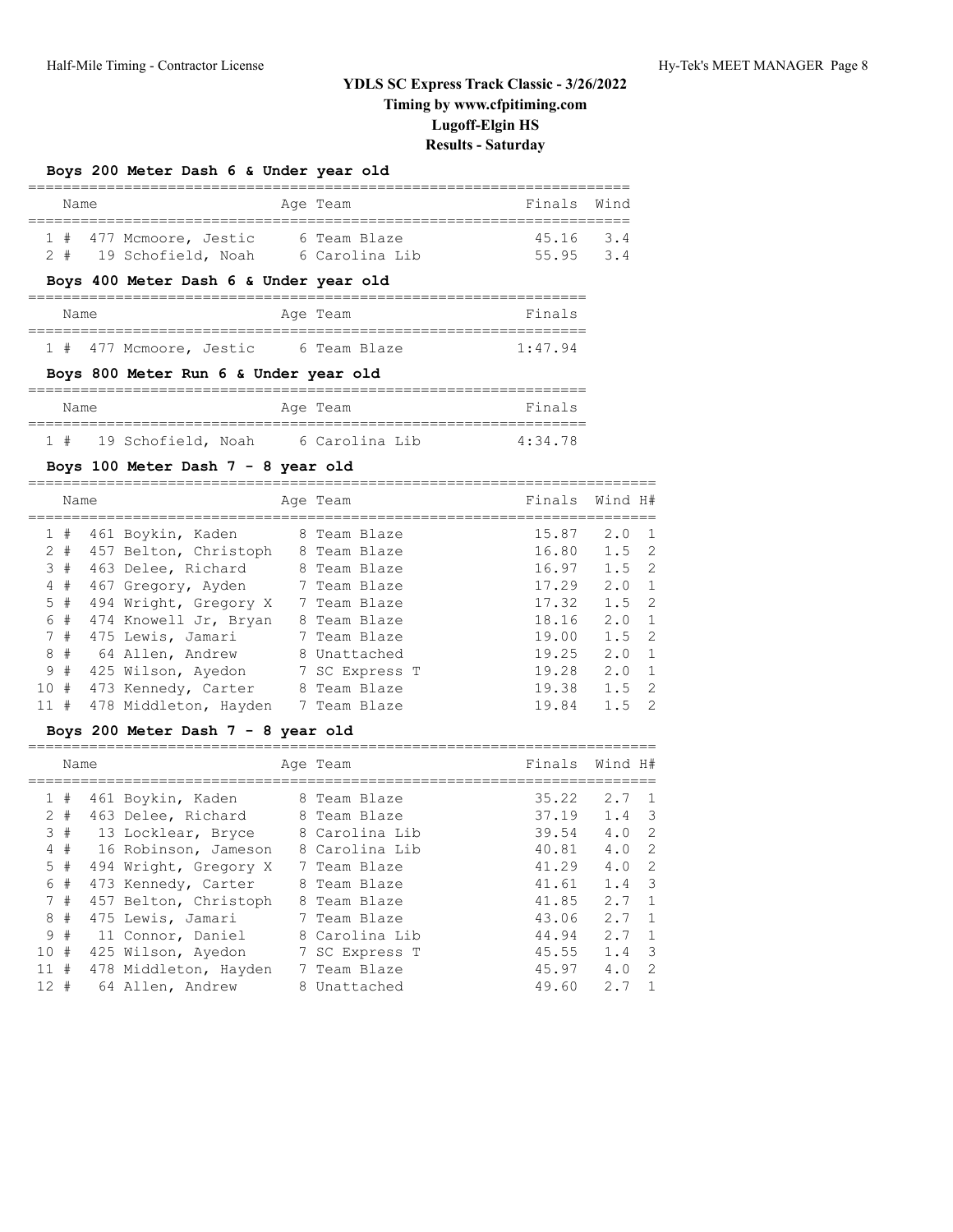# **Boys 400 Meter Dash 7 - 8 year old**

|                | Name  |                       | Age Team       | Finals  | H#            |
|----------------|-------|-----------------------|----------------|---------|---------------|
|                |       |                       |                |         |               |
|                | 1#    | 461 Boykin, Kaden     | 8 Team Blaze   | 1:21.96 |               |
|                | $2 +$ | 467 Gregory, Ayden    | 7 Team Blaze   | 1:30.37 | $\mathcal{L}$ |
|                | 3#    | 463 Delee, Richard    | 8 Team Blaze   | 1:33.69 | $\mathbf{1}$  |
| $\overline{4}$ | #     | 425 Wilson, Ayedon    | 7 SC Express T | 1:39.77 | 1             |
|                | 5#    | 457 Belton, Christoph | 8 Team Blaze   | 1:41.10 | $\mathcal{L}$ |
|                | 6#    | 64 Allen, Andrew      | 8 Unattached   | 1:48.95 | 1             |
|                | 7#    | 475 Lewis, Jamari     | 7 Team Blaze   | 1:49.28 | $\mathcal{L}$ |
| 8              | #     | 494 Wright, Gregory X | 7 Team Blaze   | 1:51.92 | $\mathcal{L}$ |
| 9              | #     | 474 Knowell Jr, Bryan | 8 Team Blaze   | 1:52.36 | 1             |
| 10             | #     | 478 Middleton, Hayden | 7 Team Blaze   | 1:59.58 | $\mathcal{D}$ |

# **Boys 800 Meter Run 7 - 8 year old**

|    | Name |                       | Age Team       | Finals  |
|----|------|-----------------------|----------------|---------|
|    |      |                       |                |         |
|    | 1#   | 13 Locklear, Bryce    | 8 Carolina Lib | 3:18.61 |
| 2# |      | 16 Robinson, Jameson  | 8 Carolina Lib | 3:26.26 |
| 3# |      | 467 Gregory, Ayden    | 7 Team Blaze   | 3:42.15 |
|    |      | 4 # 11 Connor, Daniel | 8 Carolina Lib | 3:55.30 |

# **Boys 1500 Meter Run 7 - 8 year old**

|       | Name |                      | Age Team       | Finals  |
|-------|------|----------------------|----------------|---------|
|       | 1#   | 13 Locklear, Bryce   | 8 Carolina Lib | 6:41.32 |
| $2 +$ |      | 16 Robinson, Jameson | 8 Carolina Lib | 6:44.76 |
|       | 3#   | 55 Henry, Bryson     | 8 OuickFire    | 6:53.18 |
|       | 4#   | 11 Connor, Daniel    | 8 Carolina Lib | 6:59.97 |

# **Boys 100 Meter Dash 9 - 10 year old**

|        | Name  |                       | Age Team        | Finals | Wind H# |                |
|--------|-------|-----------------------|-----------------|--------|---------|----------------|
|        | #     |                       | 9 Team Blaze    | 13.48  | 1.1     | $\overline{1}$ |
|        |       | 490 Staten, Chase     |                 |        |         |                |
|        | $2 +$ | 491 Thomas, Keyzelle  | 9 Team Blaze    | 14.05  | 1.1     | $\overline{1}$ |
|        | 3#    | 459 Blair Jr, Antonio | 9 Team Blaze    | 14.59  | 1.1     | $\overline{1}$ |
| 4      | #     | 69 Rhooms, Gabriel    | 10 Unattached   | 14.75  | 1.1     | $\overline{1}$ |
|        | $5$ # | 65 Allen, Dwayne      | 10 Unattached   | 15.27  | 1.1     | $\overline{1}$ |
|        | 6 #   | 56 Barrak, Sebstien   | 10 See Bass     | 15.41  | 1.1     | $\overline{1}$ |
|        | 7#    | 487 Siau, John        | 10 Team Blaze   | 15.77  | 1.2     | -2             |
|        | 8#    | 414 Evering, Christia | 10 SC Express T | 15.86  | 1.1     | $\overline{1}$ |
|        | 9#    | 480 Moyer, Isaiah     | 10 Team Blaze   | 16.16  | 1.2     | -2             |
| 10#    |       | 408 Barnes, John      | 10 SC Express T | 16.24  | 1.2     | - 2            |
| 11#    |       | 41 Wilson, Kendall    | 9 High Point B  | 16.90  | 1.2     | -2             |
| $12 +$ |       | 36 Ledbetter, Larry   | 9 High Point B  | 17.67  | 1.2     | -2             |
| 13#    |       | 411 Bynum, Tyreek     | 9 SC Express T  | 17.79  | 1.2     | $\overline{2}$ |
| 14#    |       | 419 Lawson, Braylen   | 9 SC Express T  | 20.69  | 1.2     | 2              |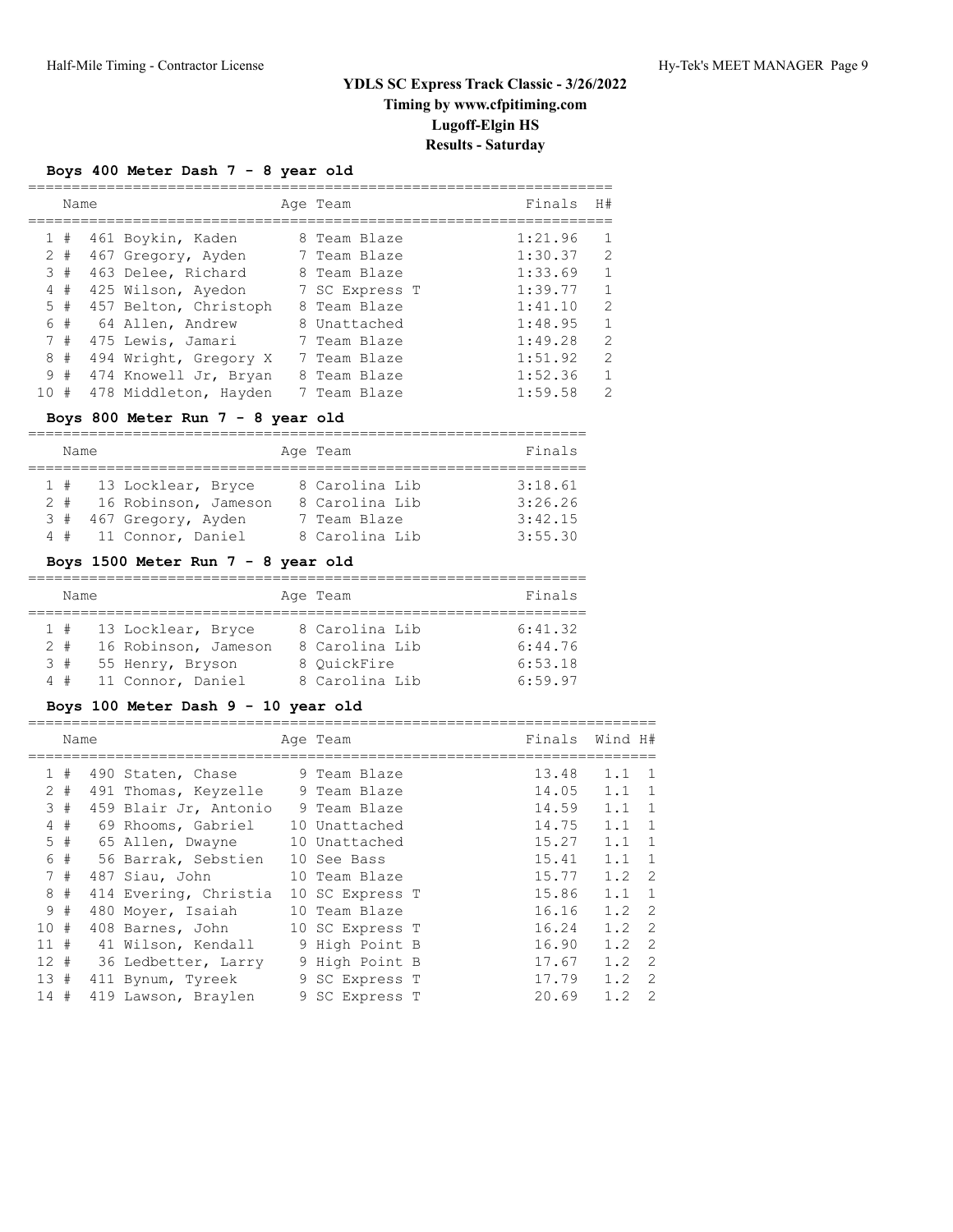# **Boys 200 Meter Dash 9 - 10 year old**

|          | Name  |                       | Age Team        | Finals | Wind H#       |                         |
|----------|-------|-----------------------|-----------------|--------|---------------|-------------------------|
| 1.       | #     | 491 Thomas, Keyzelle  | 9 Team Blaze    | 30.10  | 1.1           | $\overline{1}$          |
|          | $2 +$ | 65 Allen, Dwayne      | 10 Unattached   | 30.59  | 1.1           | 1                       |
|          | 3#    | 69 Rhooms, Gabriel    | 10 Unattached   | 30.75  | 1.1           | 1                       |
| 4        | #     | 15 Mclean, Clay       | 10 Carolina Lib | 32.79  | 1.7           | $\overline{2}$          |
|          | 5#    | 459 Blair Jr, Antonio | 9 Team Blaze    | 34.78  | 1.1           | 1                       |
|          | 6 #   | 480 Moyer, Isaiah     | 10 Team Blaze   | 37.16  | 3.3           | $\overline{\mathbf{3}}$ |
|          | 7#    | 41 Wilson, Kendall    | 9 High Point B  | 37.16  | 1.7           | $\overline{2}$          |
|          | 8#    | 36 Ledbetter, Larry   | 9 High Point B  | 38.79  | 3.3           | $\overline{\mathbf{3}}$ |
|          | 9#    | 408 Barnes, John      | 10 SC Express T | 39.63  | $3.3 \quad 3$ |                         |
| 10#      |       | 411 Bynum, Tyreek     | 9 SC Express T  | 40.09  | 3.3           | $\overline{\mathbf{3}}$ |
| 11#      |       | 495 Vonhoytk, Ezera   | 9 Carolina Lib  | 40.81  | 1.1           | $\overline{1}$          |
| $12 \pm$ |       | 17 Robinson, Tre      | 9 Carolina Lib  | 41.36  | 1.7           | -2                      |
| 13#      |       | 12 Griffin, Elijah    | 9 Carolina Lib  | 41.91  | 1.7           | -2                      |
| 14#      |       | 66 Barbee, Osric      | 10 Unattached   | 42.08  | 3.3           | $\mathbf{3}$            |

# **Boys 400 Meter Dash 9 - 10 year old**

|               | Name  |                       |    | Age Team        | Finals  | H#             |
|---------------|-------|-----------------------|----|-----------------|---------|----------------|
|               |       |                       |    |                 |         |                |
|               | 1#    | 56 Barrak, Sebstien   |    | 10 See Bass     | 1:08.64 | $\mathbf{1}$   |
|               | $2 +$ | 69 Rhooms, Gabriel    |    | 10 Unattached   | 1:10.30 | $\mathbf{1}$   |
| $\mathcal{E}$ | #     | 490 Staten, Chase     |    | 9 Team Blaze    | 1:11.37 | $\mathbf{1}$   |
| 4             | #     | 479 Moore, Christophe |    | 9 Team Blaze    | 1:16.68 | $\overline{2}$ |
|               | $5$ # | 68 Penn III, James    |    | 9 Unattached    | 1:24.23 | $\mathbf{1}$   |
|               | 6 #   | 487 Siau, John        |    | 10 Team Blaze   | 1:27.24 | $\overline{2}$ |
|               | 7#    | 66 Barbee, Osric      |    | 10 Unattached   | 1:29.33 | 3              |
| 8             | #     | 480 Moyer, Isaiah     |    | 10 Team Blaze   | 1:33.55 | $\overline{2}$ |
|               | 9#    | 411 Bynum, Tyreek     |    | 9 SC Express T  | 1:34.87 | 3              |
| 10            | #     | 408 Barnes, John      |    | 10 SC Express T | 1:36.48 | 3              |
|               | #     | 471 Johnson Jr, Rodne | 10 | Team Blaze      | 1:49.81 | 3              |

# **Boys 800 Meter Run 9 - 10 year old**

| Name  |                     | Age Team        | Finals  |
|-------|---------------------|-----------------|---------|
| 1#    | 22 Ray, Jimmy       | 10 Gaffney Elit | 2:47.85 |
| $2 +$ | 15 Mclean, Clay     | 10 Carolina Lib | 2:51.29 |
| 3#    | 49 Mclean, Ian      | 9 NC United Tr  | 3:02.17 |
| 4#    | 12 Griffin, Elijah  | 9 Carolina Lib  | 3:03.28 |
| 5#    | 68 Penn III, James  | 9 Unattached    | 3:17.74 |
| 6 #   | 17 Robinson, Tre    | 9 Carolina Lib  | 3:22.43 |
| 7#    | 495 Vonhoytk, Ezera | 9 Carolina Lib  | 3:26.27 |

# **Boys 1500 Meter Run 9 - 10 year old**

|       | Name  |                     | Age Team        | Finals  |
|-------|-------|---------------------|-----------------|---------|
|       | 1#    | 22 Ray, Jimmy       | 10 Gaffney Elit | 5:28.26 |
| $2 +$ |       | 15 Mclean, Clay     | 10 Carolina Lib | 5:43.75 |
|       | 3#    | 49 Mclean, Ian      | 9 NC United Tr  | 6:01.36 |
|       | 4#    | 12 Griffin, Elijah  | 9 Carolina Lib  | 6:08.42 |
|       | $5 +$ | 495 Vonhoytk, Ezera | 9 Carolina Lib  | 6:34.09 |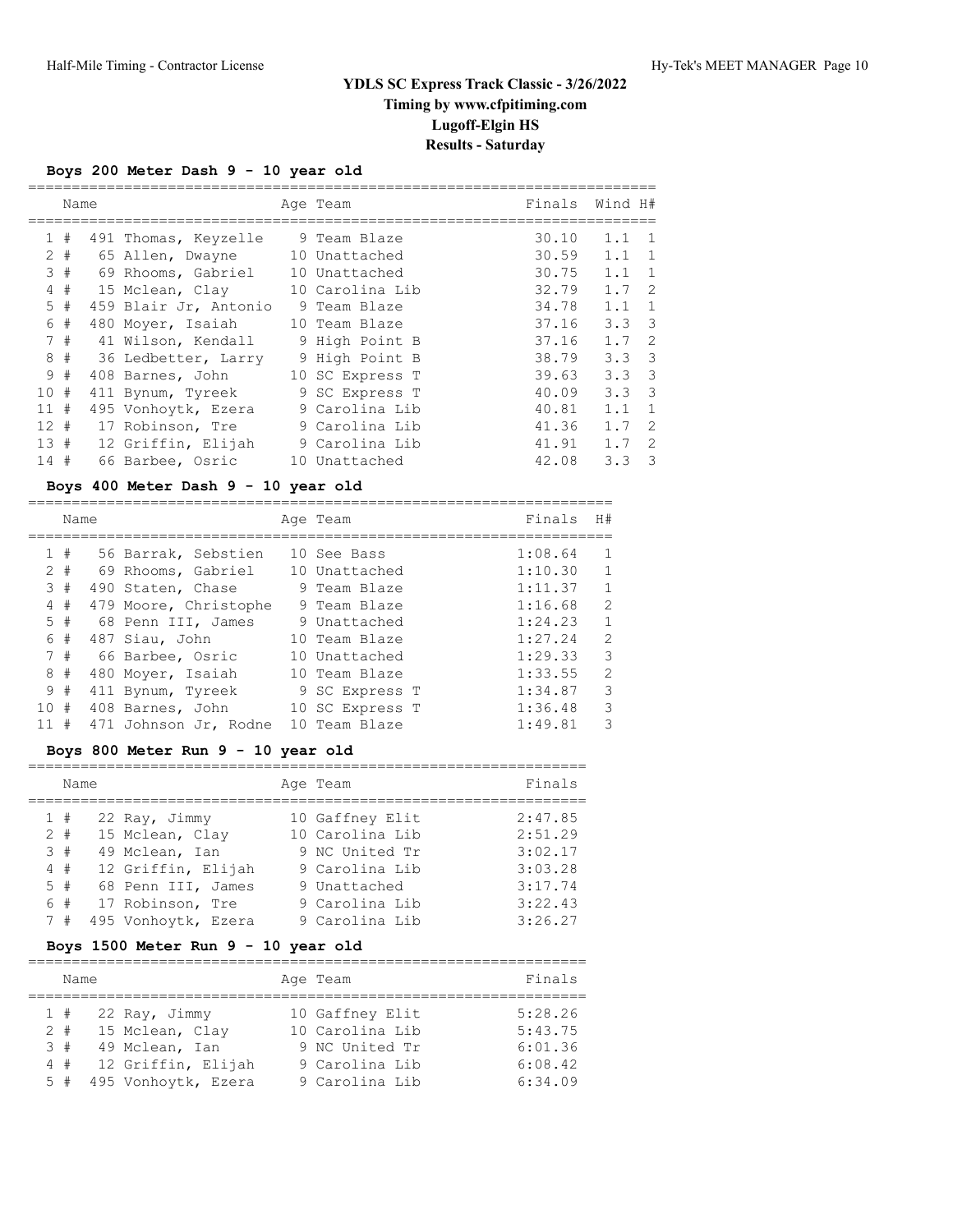| $\ldots$ Boys 1500 Meter Run 9 - 10 year old |  |                        |  |  |                |         |  |  |  |
|----------------------------------------------|--|------------------------|--|--|----------------|---------|--|--|--|
|                                              |  | 6 # 17 Robinson, Tre   |  |  | 9 Carolina Lib | 6:35.06 |  |  |  |
|                                              |  | 7 # 68 Penn III, James |  |  | 9 Unattached   | 7:13.28 |  |  |  |

# **Boys Shot Put 9 - 10 year old**

| Name |  |  |  | Age Team                                  | Finals |              |  |       |
|------|--|--|--|-------------------------------------------|--------|--------------|--|-------|
|      |  |  |  |                                           |        |              |  |       |
|      |  |  |  | 1 # 414 Evering, Christia 10 SC Express T |        | $18 - 09.00$ |  | 5.71m |

# **Boys Javelin Throw 9 - 10 year old**

| Name |                      |  | Age Team                                  | Finals    |        |
|------|----------------------|--|-------------------------------------------|-----------|--------|
|      |                      |  | 1 # 414 Evering, Christia 10 SC Express T | $43 - 00$ | 13.10m |
| 2#   | 49 Mclean, Ian       |  | 9 NC United Tr                            | $42 - 00$ | 12.80m |
|      | 3 # 66 Barbee, Osric |  | 10 Unattached                             | $28 - 03$ | 8.61m  |

# **Boys 100 Meter Dash 11- 12 year old**

|        | Name  |                       | Age Team        | Finals | Wind H#       |                         |
|--------|-------|-----------------------|-----------------|--------|---------------|-------------------------|
|        |       |                       |                 |        |               |                         |
|        | 1#    | 492 Valentine, Darian | 12 Team Blaze   | 13.35  | $2.9 \quad 2$ |                         |
|        | $2 +$ | 416 Garvin, Kayden    | 12 SC Express T | 13.50  | $2.6 \quad 1$ |                         |
|        | 3#    | 423 Pernell Jr, Shawn | 12 SC Express T | 14.01  | 2.9           | - 2                     |
|        | 4#    | 460 Bolton, Jayson    | 11 Team Blaze   | 14.08  | $2.6 \quad 1$ |                         |
|        | $5$ # | 427 Wright, Xavier    | 12 SC Express T | 14.19  | $2.6 \quad 1$ |                         |
| 6      | #     | 417 Hogan, Carmello   | 12 SC Express T | 14.27  | $2.6 \quad 1$ |                         |
|        | 7#    | 412 Epps, Austin      | 11 SC Express T | 14.30  | $2.6 \quad 1$ |                         |
|        | 8#    | 48 George, Ethan      | 12 NC United Tr | 14.44  | $3.5 \quad 3$ |                         |
|        | 9#    | 464 Doe, Korey        | 12 Team Blaze   | 15.02  | $3.5 \quad 3$ |                         |
| 10 #   |       | 486 Sargent, Andrew   | 11 Team Blaze   | 15.07  | 2.9           | 2                       |
| $11$ # |       | 410 Bynem, Kobe       | 11 SC Express T | 15.23  | 2.9           | 2                       |
| $12 +$ |       | 462 Chennault, Myles  | 11 Team Blaze   | 15.37  | $3.5 \quad 3$ |                         |
| 13#    |       | 481 Nickerson, Braden | 11 Team Blaze   | 15.53  | 3.5           | $\overline{\mathbf{3}}$ |
| 14 #   |       | 424 Robinson, Matthew | 12 SC Express T | 15.77  | 2.9           | 2                       |
| 15#    |       | 407 Abrams, Amari     | 12 SC Express T | 15.89  | 2.9           | 2                       |

# **Boys 200 Meter Dash 11- 12 year old**

|     | Name  |                                  | Age Team        | Finals | Wind H#       |                |
|-----|-------|----------------------------------|-----------------|--------|---------------|----------------|
|     |       |                                  | 12 Team Blaze   | 29.92  | $1.1 \quad 4$ |                |
|     | 1#    | 492 Valentine, Darian            |                 |        |               |                |
|     | $2 +$ | 417 Hogan, Carmello              | 12 SC Express T | 30.42  | $3.6 \quad 1$ |                |
|     | 3#    | 416 Garvin, Kayden               | 12 SC Express T | 31.03  | $3.6 \quad 1$ |                |
|     | $4$ # | 412 Epps, Austin 11 SC Express T |                 | 31.10  | $3.6 \quad 1$ |                |
|     | $5$ # | 48 George, Ethan                 | 12 NC United Tr | 31.31  | $2.5 \quad 2$ |                |
|     | 6#    | 483 Outlaw, Evan                 | 11 Team Blaze   | 31.53  | NWI 3         |                |
|     | 7#    | 51 Wilkinson, Everet             | 11 NC United Tr | 31.54  | 1.1           | $\overline{4}$ |
|     | 8#    | 427 Wright, Xavier               | 12 SC Express T | 32.01  | 3.6           | $\overline{1}$ |
|     | 9#    | 464 Doe, Korey                   | 12 Team Blaze   | 32.26  | 1.1           | $\overline{4}$ |
| 10# |       | 460 Bolton, Jayson               | 11 Team Blaze   | 32.76  | 3.6           | $\overline{1}$ |
| 11# |       | 486 Sargent, Andrew              | 11 Team Blaze   | 33.21  | 1.1           | $\overline{4}$ |
| 12# |       | 462 Chennault, Myles             | 11 Team Blaze   | 33.79  | $2.5 \quad 2$ |                |
| 13# |       | 410 Bynem, Kobe                  | 11 SC Express T | 34.18  | 2.5           | $\overline{2}$ |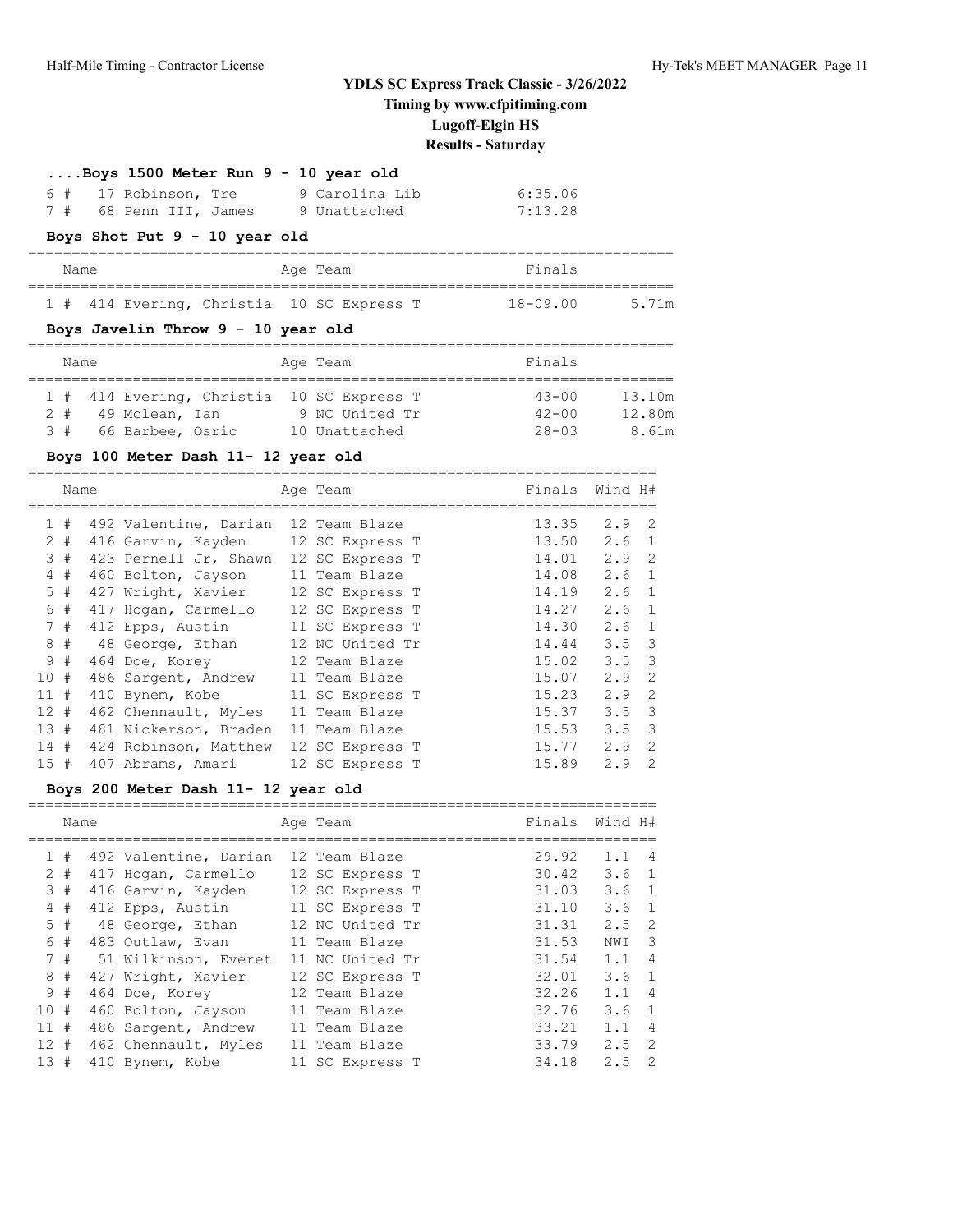# **....Boys 200 Meter Dash 11- 12 year old**

| 14 # 466 Gatson, Oualan    | 12 Team Blaze   | 34.77 NWI 3     |               |  |
|----------------------------|-----------------|-----------------|---------------|--|
| 15 # 468 Iszard, Nicholas  | 11 Team Blaze   | 34.99           | $1.1 \quad 4$ |  |
| 16 # 481 Nickerson, Braden | 11 Team Blaze   | $35.17$ $2.5$ 2 |               |  |
| 17 # 18 Schofield, Liam    | 11 Carolina Lib | $36.67$ $2.5$ 2 |               |  |
| 18 # 472 Jones, Chandler   | 12 Team Blaze   | $37.44$ 1.1 4   |               |  |
| 19 # 488 Siau, Walter      | 11 Team Blaze   | 38.59           | NWI 3         |  |
| 20 # 493 Washington, Kings | 11 Team Blaze   | 41.92           | NWI 3         |  |

# **Boys 400 Meter Dash 11- 12 year old**

|                 | Name |                                       | Age Team        | Finals  | H#             |
|-----------------|------|---------------------------------------|-----------------|---------|----------------|
| 1               | #    | 416 Garvin, Kayden                    | 12 SC Express T | 1:10.06 | 1              |
| 2               | #    | 417 Hogan, Carmello 12 SC Express T   |                 | 1:11.32 | $\mathbf{1}$   |
|                 | 3#   | 409 Bullock, Sean 11 SC Express T     |                 | 1:11.50 | $\mathbf{1}$   |
| 4               | #    | 485 Rousseau, Jordan 12 Team Blaze    |                 | 1:11.54 | 2              |
| 5               | #    | 48 George, Ethan                      | 12 NC United Tr | 1:14.56 | $\overline{4}$ |
| 6               | #    | 483 Outlaw, Evan                      | 11 Team Blaze   | 1:15.77 | $\mathbf{2}$   |
| 7               | #    | 413 Epps, Ayden 11 SC Express T       |                 | 1:16.03 | $\mathbf{2}$   |
| 8               | #    | 51 Wilkinson, Everet 11 NC United Tr  |                 | 1:17.21 | 3              |
| 9               | #    | 423 Pernell Jr, Shawn 12 SC Express T |                 | 1:17.89 | 3              |
| 10 <sub>o</sub> | #    | 486 Sargent, Andrew                   | 11 Team Blaze   | 1:19.63 | 4              |
| 11              | #    | 468 Iszard, Nicholas                  | 11 Team Blaze   | 1:20.09 | $\mathbf{2}$   |
| 12#             |      | 481 Nickerson, Braden                 | 11 Team Blaze   | 1:23.64 | 3              |
| 13#             |      | 410 Bynem, Kobe                       | 11 SC Express T | 1:23.74 | 3              |
| 14#             |      | 427 Wright, Xavier                    | 12 SC Express T | 1:26.33 | $\mathbf{1}$   |
| 15#             |      | 466 Gatson, Qualan                    | 12 Team Blaze   | 1:29.76 | 4              |
| 16 #            |      | 421 Murray, Zion                      | 12 SC Express T | 1:30.71 | $\mathbf{1}$   |
| 17#             |      | 460 Bolton, Jayson                    | 11 Team Blaze   | 1:34.32 | 4              |
| 18#             |      | 488 Siau, Walter 11 Team Blaze        |                 | 1:39.42 | 3              |
| 19#             |      | 462 Chennault, Myles 11 Team Blaze    |                 | 2:02.41 | $\overline{2}$ |
| $20 +$          |      | 493 Washington, Kings                 | 11 Team Blaze   | 2:21.28 | 4              |

# **Boys 800 Meter Run 11- 12 year old**

| Name  |  |                        |  | Age Team        | Finals  |  |  |  |  |  |
|-------|--|------------------------|--|-----------------|---------|--|--|--|--|--|
|       |  |                        |  |                 |         |  |  |  |  |  |
|       |  | 1 # 409 Bullock, Sean  |  | 11 SC Express T | 2:56.32 |  |  |  |  |  |
| $2 +$ |  | 485 Rousseau, Jordan   |  | 12 Team Blaze   | 3:08.95 |  |  |  |  |  |
|       |  | 3 # 18 Schofield, Liam |  | 11 Carolina Lib | 3:09.37 |  |  |  |  |  |
|       |  | 4 # 488 Siau, Walter   |  | 11 Team Blaze   | 4:09.26 |  |  |  |  |  |

# **Boys 1500 Meter Run 11- 12 year old**

|    | Name |                       | Age Team        | Finals  |
|----|------|-----------------------|-----------------|---------|
|    |      | 1 # 409 Bullock, Sean | 11 SC Express T | 5:51.25 |
| 2# |      | 18 Schofield, Liam    | 11 Carolina Lib | 6:06.65 |

# **Boys 80 Meter Hurdles 11- 12 year old**

| Name |  |                      | Age Team |                 | Finals Wind |  |
|------|--|----------------------|----------|-----------------|-------------|--|
|      |  |                      |          |                 |             |  |
|      |  | 1 # 412 Epps, Austin |          | 11 SC Express T | $14.53$ 1.2 |  |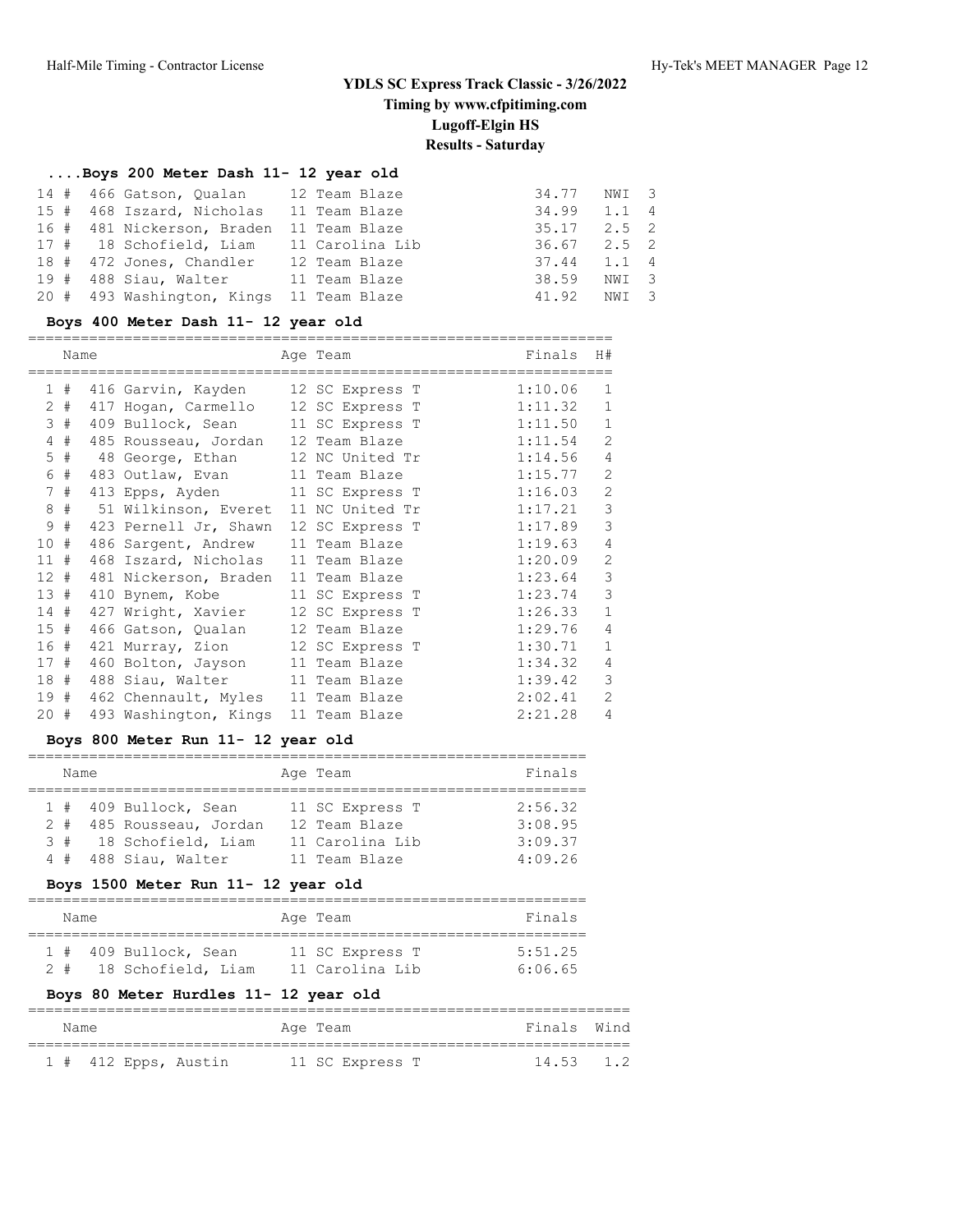========================================================================

#### **....Boys 80 Meter Hurdles 11- 12 year old**

|  | 2 # 413 Epps, Ayden                       |  | 11 SC Express T | $15.59$ $1.2$ |  |
|--|-------------------------------------------|--|-----------------|---------------|--|
|  | 3 # 423 Pernell Jr, Shawn 12 SC Express T |  |                 | $16.29$ 1.2   |  |
|  | 4 # 421 Murray, Zion                      |  | 12 SC Express T | 19.23 1.2     |  |

#### **Boys Shot Put 11- 12 year old**

# ==========================================================================

| Name |                                           | Age Team        | Finals       |       |  |
|------|-------------------------------------------|-----------------|--------------|-------|--|
|      |                                           |                 |              |       |  |
|      | 1 # 424 Robinson, Matthew 12 SC Express T |                 | $26 - 11.00$ | 8.20m |  |
|      | 2 # 407 Abrams, Amari                     | 12 SC Express T | $24 - 11.00$ | 7.59m |  |
|      | 3 # 472 Jones, Chandler                   | 12 Team Blaze   | $24 - 08.00$ | 7.51m |  |

#### **Boys Javelin Throw 11- 12 year old**

| Name |                           | Age Team        | Finals    |        |
|------|---------------------------|-----------------|-----------|--------|
|      | 1 # 472 Jones, Chandler   | 12 Team Blaze   | 66-06     | 20.26m |
|      | 2 # 424 Robinson, Matthew | 12 SC Express T | $54 - 02$ | 16.51m |
|      | $3$ # 421 Murray, Zion    | 12 SC Express T | $49 - 03$ | 15.01m |
|      | 4 # 51 Wilkinson, Everet  | 11 NC United Tr | $44 - 02$ | 13.46m |
|      | 5 # 407 Abrams, Amari     | 12 SC Express T | $43 - 05$ | 13.23m |

#### **Boys 100 Meter Dash 13 -14 year old**

|     | Name  |                       | Age Team          | Finals Wind H# |               |                          |
|-----|-------|-----------------------|-------------------|----------------|---------------|--------------------------|
|     | 1#    | 70 Doss, Avery        | 14 Xtreme Speed   | 12.29          | $2.2 \quad 2$ |                          |
|     | $2 +$ | 53 Bell, Thaddeus     | 14 OC Thundercats | 13.10          | $1.8 \quad 1$ |                          |
|     | 3#    | 422 Palmer, Dorian    | 14 SC Express T   | 13.12          | $1.8 \quad 1$ |                          |
|     | 4#    | 458 Bennett, Cameron  | 14 Team Blaze     | 13.16          | $1.8 \quad 1$ |                          |
|     | 5#    | 489 Smith, Malcom     | 13 Team Blaze     | 13.19          | $2.2 \quad 2$ |                          |
|     | 6#    | 470 Jeter, Antonio    | 13 Team Blaze     | 13.47          | $1.8 \quad 1$ |                          |
|     | 7#    | 456 Baker, Christophe | 13 Team Blaze     | 13.57          | $2.2 \quad 2$ |                          |
|     | 8#    | 37 Mortimore, Kerrie  | 13 High Point B   | 14.59          | $2.2 \quad 2$ |                          |
|     | 9#    | 465 Galloway, Cayden  | 13 Team Blaze     | 15.50          | 2.2           | $\overline{\phantom{0}}$ |
| 10# |       | 21 Wilson, Landry     | 13 CrosstrainT&F  | 15.81          | 1.8           |                          |

#### **Boys 200 Meter Dash 13 -14 year old**

|   | Name  |                          | Age Team          |       | Finals Wind H#       |  |
|---|-------|--------------------------|-------------------|-------|----------------------|--|
|   | 1#    | 70 Doss, Avery           | 14 Xtreme Speed   | 25.32 | $1.4 \quad 1$        |  |
|   | $2 +$ | 53 Bell, Thaddeus        | 14 OC Thundercats | 26.39 | $5.7 \quad 2$        |  |
|   | 3#    | 422 Palmer, Dorian       | 14 SC Express T   | 27.70 | $1.4 \quad 1$        |  |
|   | 4#    | 465 Galloway, Cayden     | 13 Team Blaze     | 27.80 | 5.7 <sub>2</sub>     |  |
|   | 5#    | 470 Jeter, Antonio       | 13 Team Blaze     | 28.08 | $1.4 \quad 1$        |  |
|   | 6 #   | 489 Smith, Malcom        | 13 Team Blaze     | 28.43 | 5.7 <sub>2</sub>     |  |
|   |       | 7 # 37 Mortimore, Kerrie | 13 High Point B   | 29.74 | $5.7 \quad 2$        |  |
| 8 | #     | 458 Bennett, Cameron     | 14 Team Blaze     | 36.10 | $\overline{2}$<br>57 |  |
|   |       |                          |                   |       |                      |  |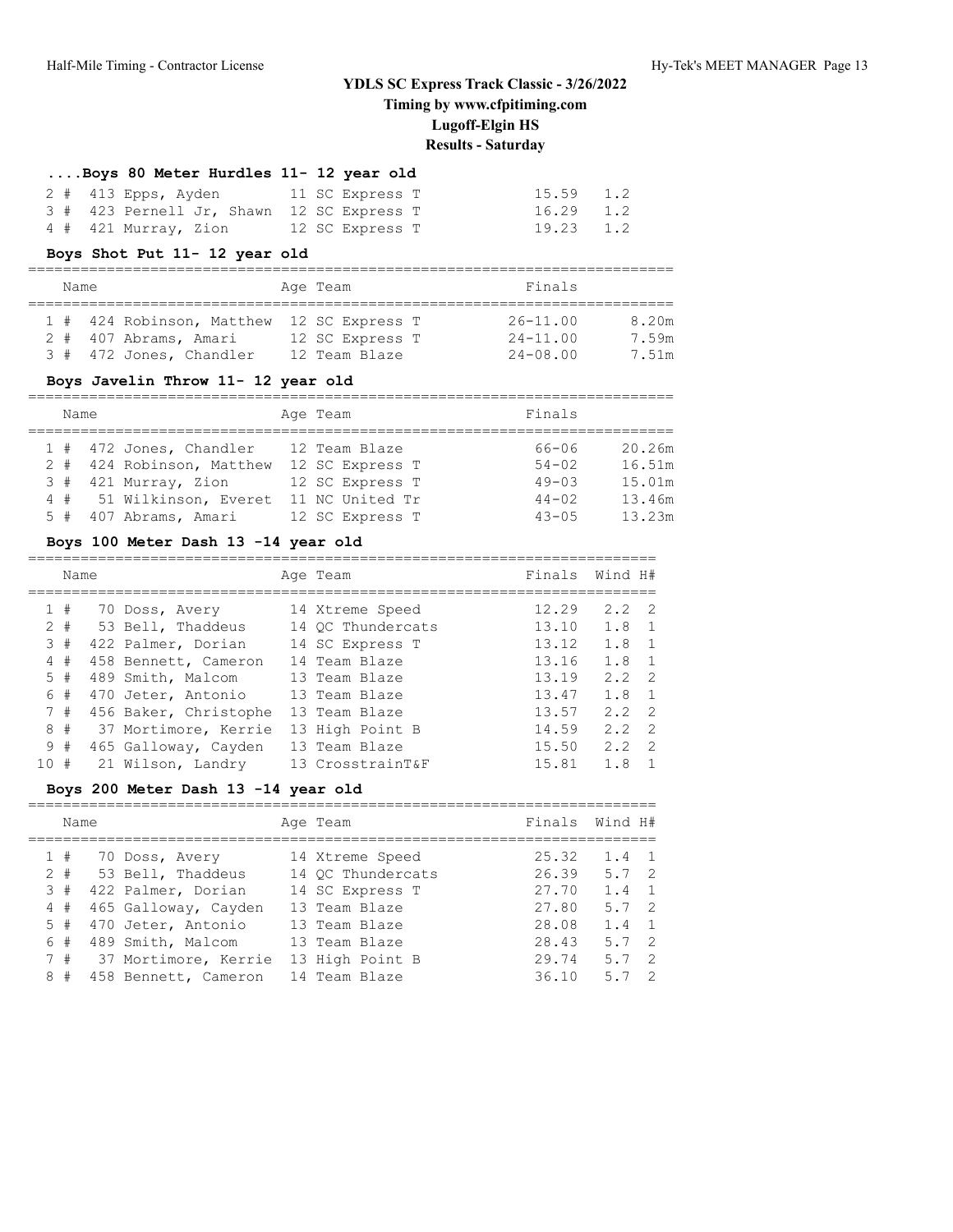# **Boys 400 Meter Dash 13 -14 year old**

| Name                                                                                                                                                                       | Age Team | Finals                                 | H#             |
|----------------------------------------------------------------------------------------------------------------------------------------------------------------------------|----------|----------------------------------------|----------------|
| 21 Wilson, Landry 13 CrosstrainT&F<br>1#<br>2 # 422 Palmer, Dorian 14 SC Express T 1:08.48<br>3 # 465 Galloway, Cayden 13 Team Blaze<br>4 # 70 Doss, Avery 14 Xtreme Speed |          | 59.62<br>$1:19.61$ 2<br>$1:26.29$ 1    | 2<br>1         |
| Boys 800 Meter Run 13 -14 year old                                                                                                                                         |          |                                        |                |
| Name                                                                                                                                                                       | Age Team | Finals                                 |                |
| 50 Wall, Andrew 13 NC United Tr<br>1#<br>2 # 21 Wilson, Landry 13 CrosstrainT&F 3:22.16                                                                                    |          | 2:54.80                                |                |
| Boys 1500 Meter Run 13 -14 year old                                                                                                                                        |          |                                        |                |
| Name                                                                                                                                                                       | Age Team | Finals                                 |                |
| 1 # 50 Wall, Andrew 13 NC United Tr                                                                                                                                        |          | 5:45.53                                |                |
| Boys Shot Put 13 -14 year old                                                                                                                                              |          |                                        |                |
| Name                                                                                                                                                                       | Age Team | Finals                                 |                |
| 1 # 37 Mortimore, Kerrie 13 High Point B                                                                                                                                   |          |                                        | 28-00.00 8.53m |
| Boys 100 Meter Dash 15 -16 year old                                                                                                                                        |          |                                        |                |
| Name                                                                                                                                                                       | Age Team | Finals Wind                            |                |
| 1 # 35 Calhoun, Donovan 16 High Point B                                                                                                                                    |          | 11.37 3.0                              |                |
| Boys 200 Meter Dash 15 -16 year old                                                                                                                                        |          |                                        |                |
| Name                                                                                                                                                                       | Age Team | Finals Wind                            |                |
| 1 # 469 James, Jayveon 15 Team Blaze                                                                                                                                       |          | 28.17 NWI                              |                |
| Boys 400 Meter Dash 15 -16 year old                                                                                                                                        |          |                                        |                |
| Name                                                                                                                                                                       | Age Team | Finals                                 |                |
| 1 # 34 Burgess Ii, Corey 16 High Point B<br>2 # 482 Outlaw, Ethan 15 Team Blaze<br>3 # 469 James, Jayveon 15 Team Blaze<br>20 Wilson, Landon 15 CrosstrainT&F<br>4#        |          | 57.98<br>1:07.35<br>1:11.79<br>1:12.49 |                |
| Boys 800 Meter Run 15 -16 year old                                                                                                                                         |          |                                        |                |

| Name |                                      |  | Age Team |                  |  | Finals  |
|------|--------------------------------------|--|----------|------------------|--|---------|
| 1#   | 34 Burgess Ii, Corey 16 High Point B |  |          |                  |  | 2:25.86 |
| 2 #  | 482 Outlaw, Ethan                    |  |          | 15 Team Blaze    |  | 2:38.76 |
|      | 3 # 20 Wilson, Landon                |  |          | 15 CrosstrainT&F |  | 2:54.96 |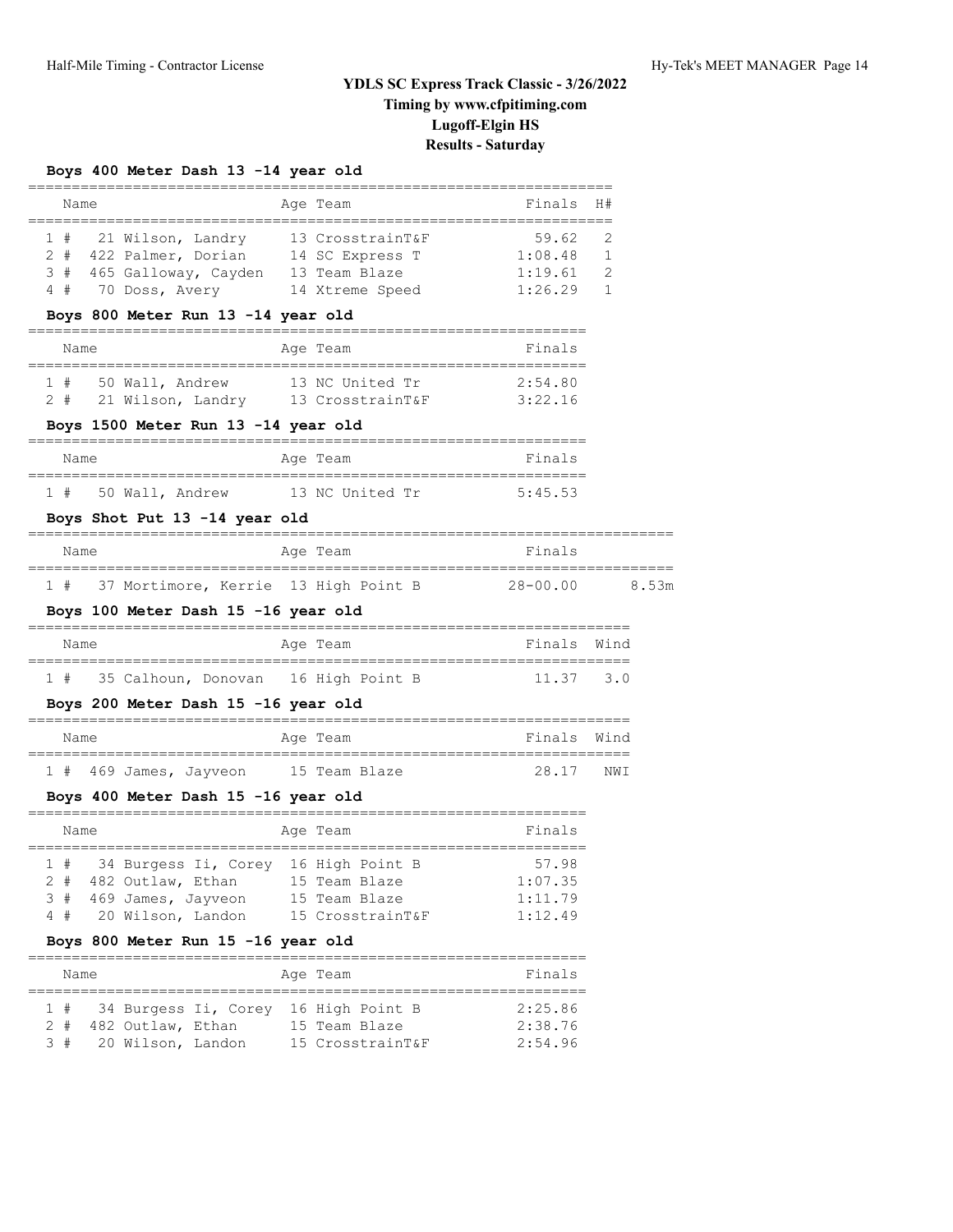| Boys 1500 Meter Run 15 -16 year old                         |                                       |                                                              |      |          |
|-------------------------------------------------------------|---------------------------------------|--------------------------------------------------------------|------|----------|
| Name                                                        | Age Team                              | Finals                                                       |      |          |
| 1 # 482 Outlaw, Ethan                                       | 15 Team Blaze                         | 5:29.84                                                      |      |          |
| Boys 100 Meter Dash 17- 18 year old                         |                                       |                                                              |      |          |
| Name                                                        | Age Team                              | Finals<br>======================================             | Wind |          |
| 1#                                                          | 39 Spann, Jourdain 19 High Point B    | 12.32                                                        | NWI  |          |
| Boys 800 Meter Run 17- 18 year old                          |                                       |                                                              |      |          |
| Name                                                        | Age Team                              | Finals<br>=============================                      |      |          |
| 1#                                                          | 38 Sanchez, Micah     17 High Point B | 2:23.37                                                      |      |          |
| Boys 1500 Meter Run 17- 18 year old                         |                                       | =============================                                |      |          |
| Name                                                        | Age Team                              | Finals                                                       |      |          |
| 1#                                                          | 38 Sanchez, Micah 17 High Point B     | 4:54.75                                                      |      |          |
|                                                             |                                       | Women - 6 & Under year old - Team Rankings - 4 Events Scored |      |          |
| 1) Team Blaze                                               | 51                                    | 2) Carolina Liberty Running                                  |      | 28       |
|                                                             |                                       | Women - $7 - 8$ year old - Team Rankings - 6 Events Scored   |      |          |
| 1) SC Express Track Club                                    | 32                                    | 2) Team Blaze                                                |      | 28       |
| 3) NC UNITED TrackStars                                     | 20                                    | 4) High Point Blaze Track &                                  |      |          |
|                                                             |                                       | Women - 9 - 10 year old - Team Rankings - 8 Events Scored    |      |          |
| 1) Carolina Liberty Running C 84<br>3) NC UNITED TrackStars |                                       | 2) Team Blaze<br>48 		 4) High Point Blaze Track &           |      | 60<br>20 |
|                                                             |                                       | Women - 11- 12 year old - Team Rankings - 9 Events Scored    |      |          |
|                                                             |                                       |                                                              |      |          |
| 1) Team Blaze<br>3) NC UNITED TrackStars                    | 84<br>41                              | 2) SC Express Track Club<br>4) High Point Blaze Track &      |      | 46<br>33 |
| 5) QC Thundercats                                           |                                       | 16 6) Carolina Liberty Running 11                            |      |          |
|                                                             |                                       | Women - 13 -14 year old - Team Rankings - 8 Events Scored    |      |          |
| 1) High Point Blaze Track & X 64                            |                                       | 2) Team Blaze                                                |      | 25       |
| 3) SC Express Track Club                                    | 24                                    | 4) Carolina Liberty Running                                  |      | 21       |
|                                                             |                                       | Women - 15 -16 year old - Team Rankings - 5 Events Scored    |      |          |
| 1) QuickFire                                                | 20                                    | 2) High Point Blaze Track &                                  |      | 16       |
|                                                             |                                       | Men - 6 & Under year old - Team Rankings - 4 Events Scored   |      |          |
| 1) Team Blaze                                               | 30                                    | 2) Carolina Liberty Running                                  |      | 26       |